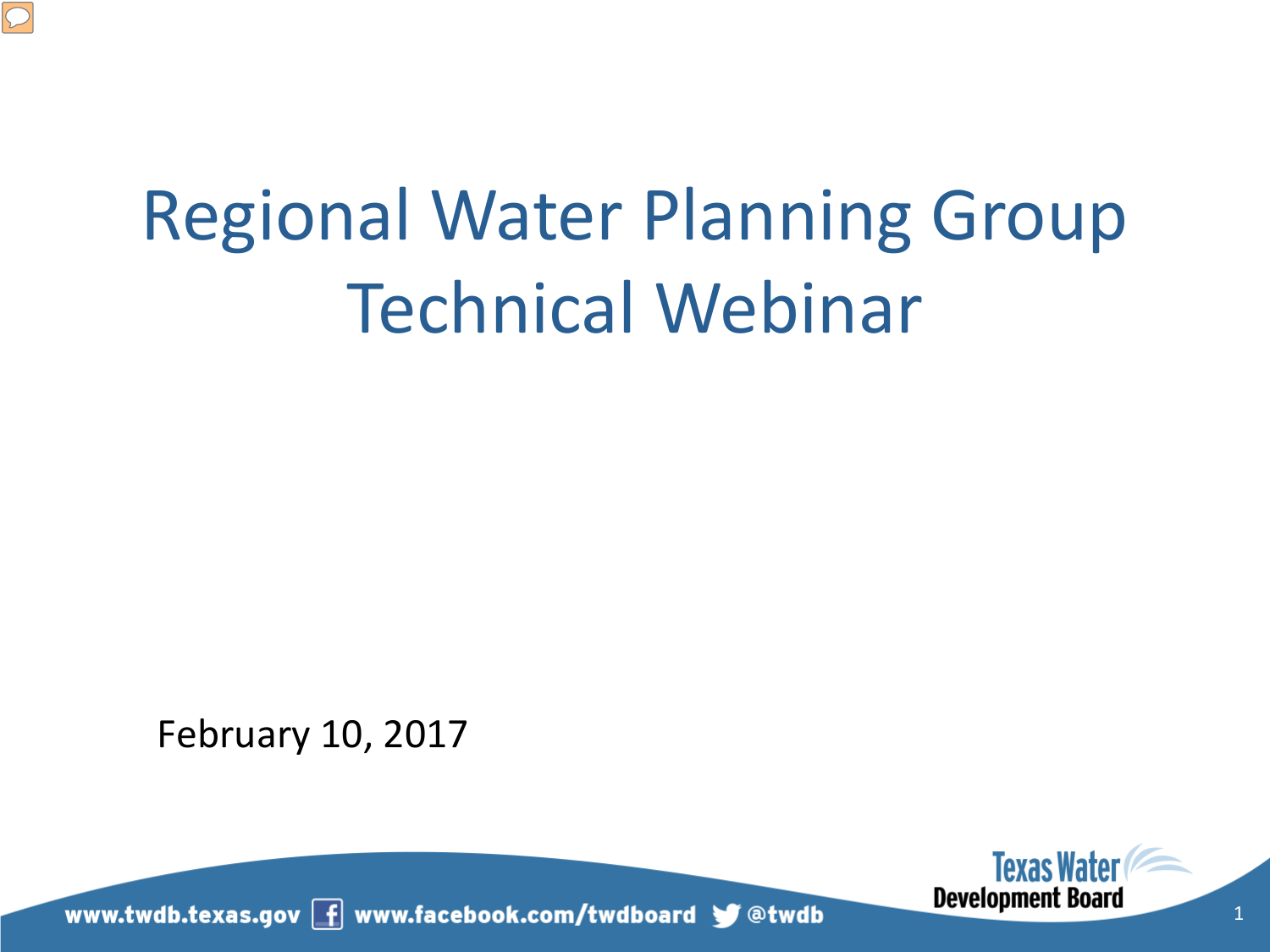The following presentation is based upon professional research and analysis within the scope of the Texas Water Development Board's statutory responsibilities and priorities but, unless specifically noted, does not necessarily reflect official Board positions or decisions.



Development Board

www.twdb.texas.gov  $\boxed{f}$  www.facebook.com/twdboard  $\blacktriangleright$  @twdb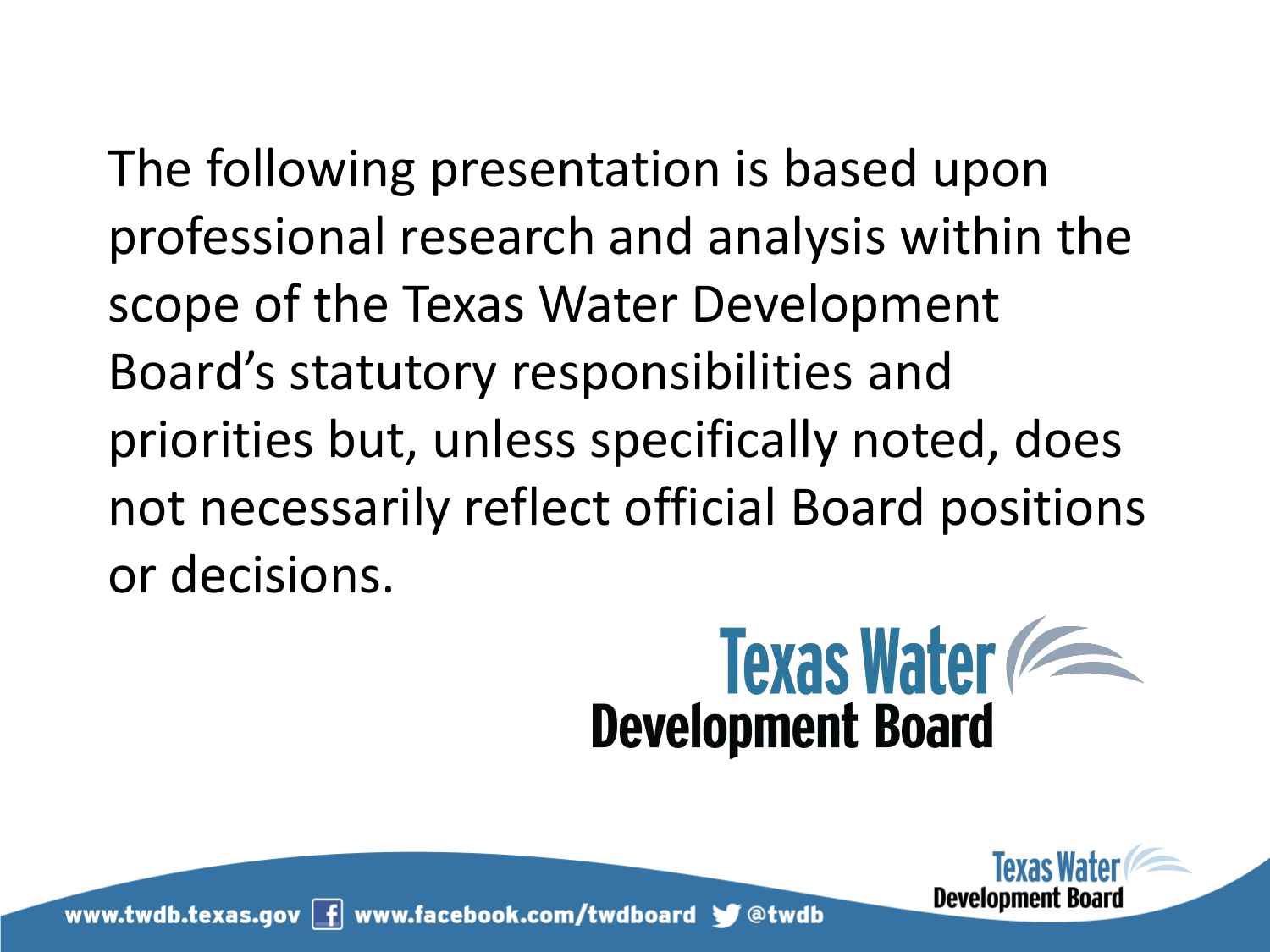# Agenda

- 1. Timeline of deliverables
- 2. Draft water demand projection methodologies and criteria for projections adjustment
	- A. Irrigation
	- B. Manufacturing
	- C. Steam-electric power
- 3. Inclusion of historical reuse and brackish GW in water demand projections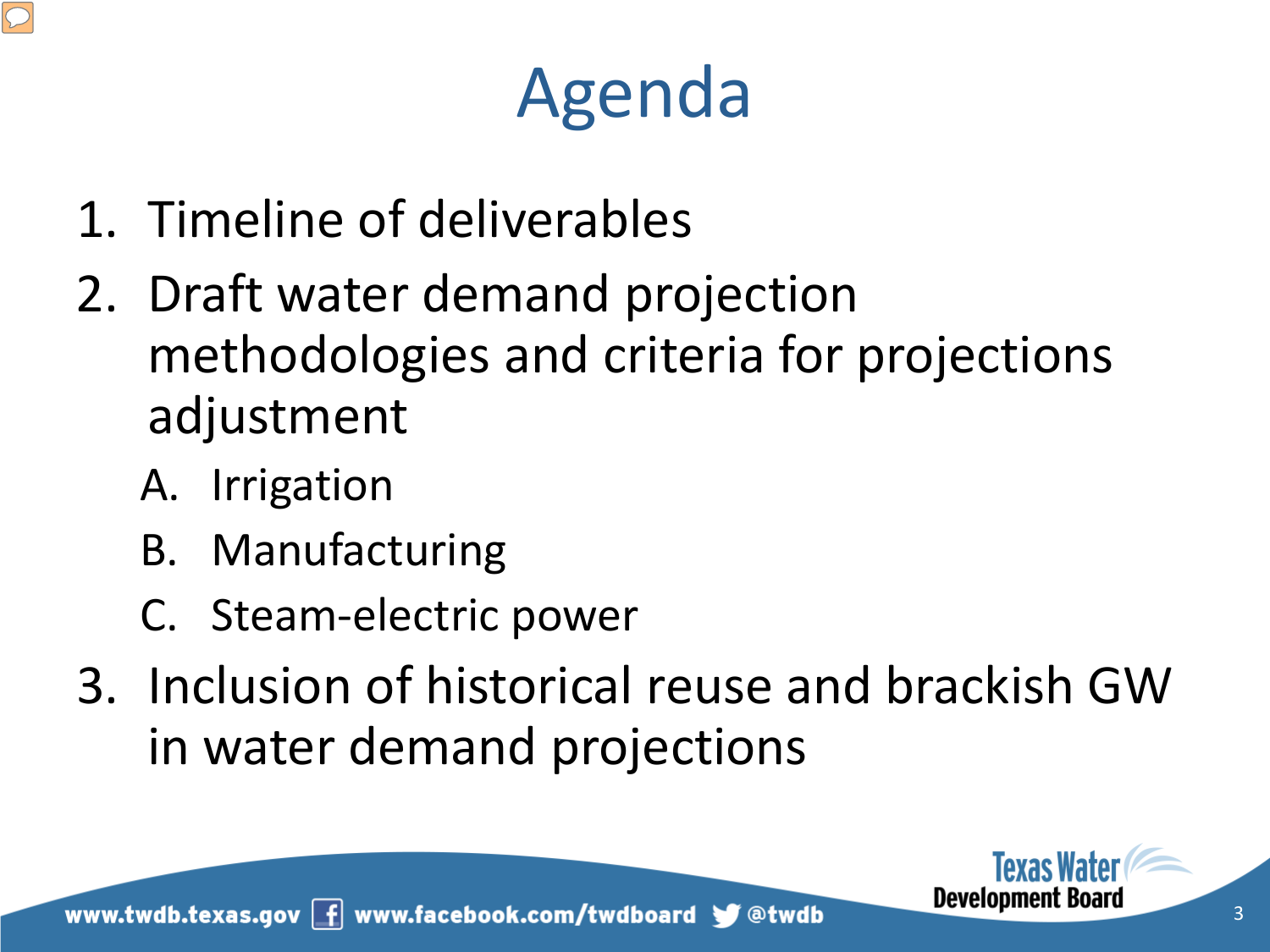# Timeline of Deliverables

| <b>Date</b>               | <b>Deliverable</b>                                                                              |
|---------------------------|-------------------------------------------------------------------------------------------------|
| February                  | Detail list of County-Other water systems                                                       |
| February-May?             | Historical reuse and brackish groundwater use (mining and<br>municipal)                         |
| June                      | Irrigation, Livestock, Manufacturing and Steam-Electric<br>Power draft water demand projections |
| April - July              | Historical utility per-person water use                                                         |
| September 1st             | Regions submit desired Sub-WUGs                                                                 |
| November 15 <sup>th</sup> | Deadline for regions to submit requested changes                                                |

www.twdb.texas.gov  $\boxed{\mathbf{f}}$  www.facebook.com/twdboard  $\blacktriangleright$  @twdb

 $\boxed{\bigcirc}$ 

**Texas Water**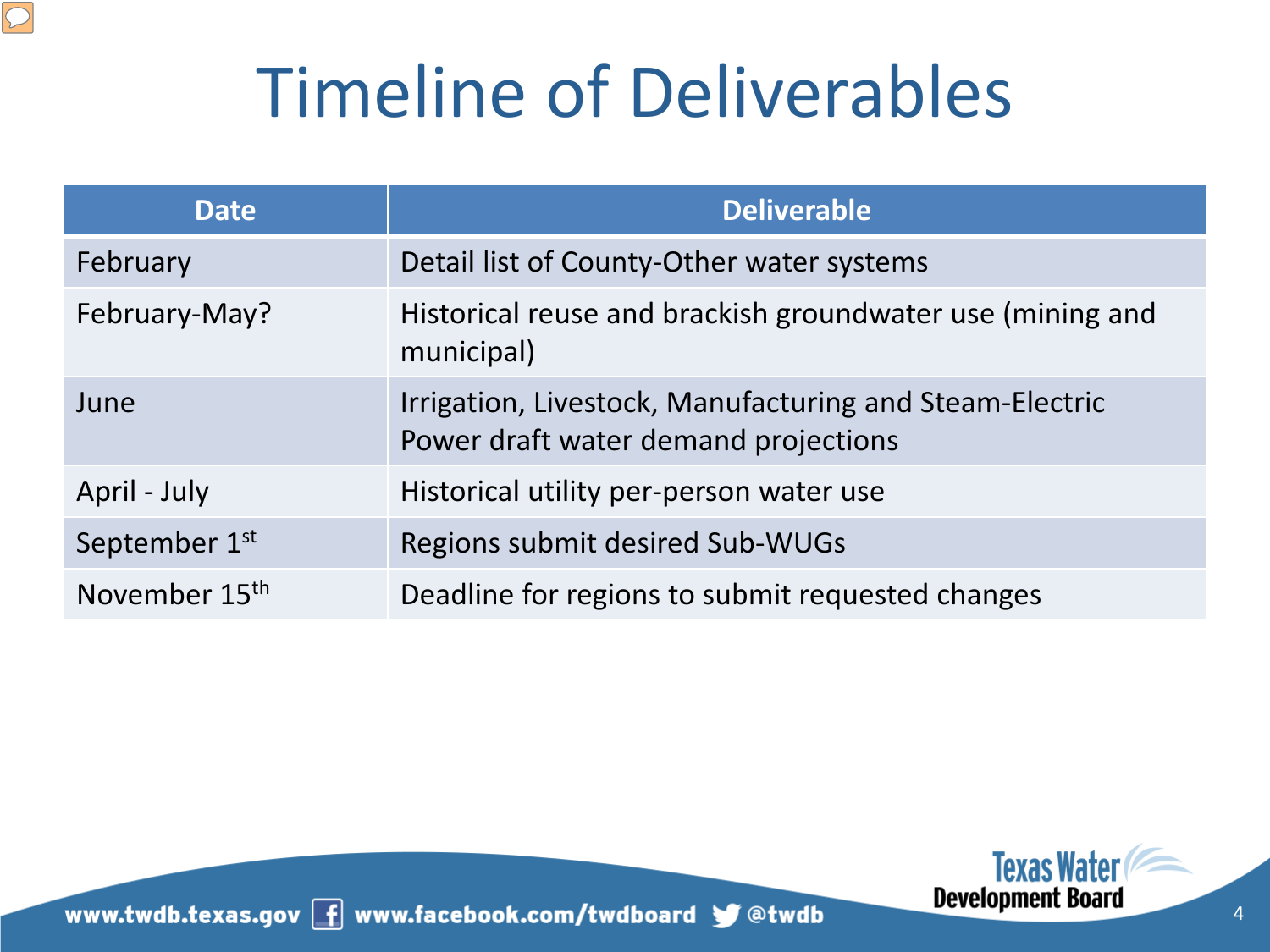

# Draft Projection Methodologies and Criteria For Projections Adjustment

- Irrigation
- Manufacturing
- Steam-Electric Power



www.twdb.texas.gov  $\boxed{f}$  www.facebook.com/twdboard  $\blacktriangleright$  @twdb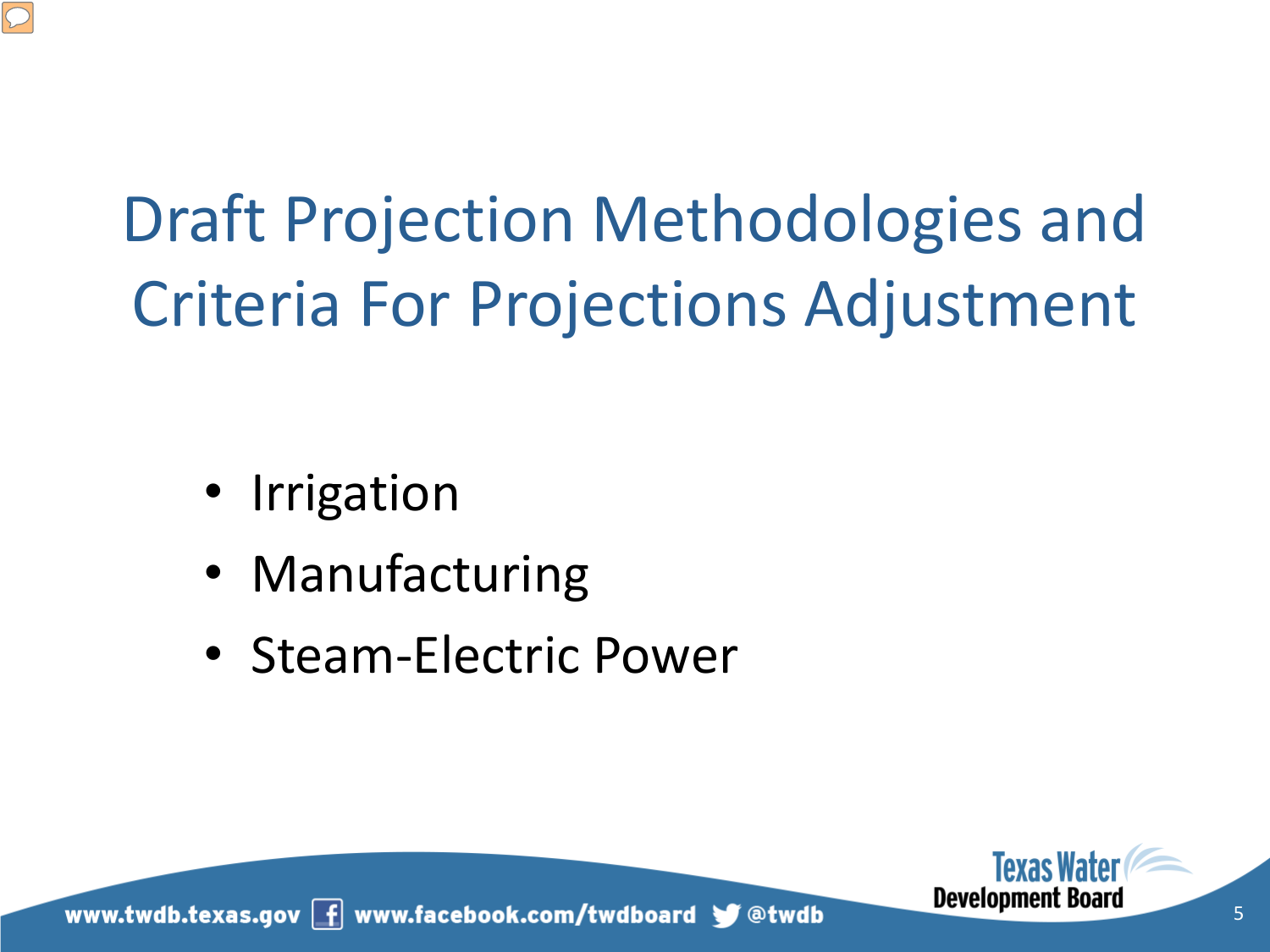## Methodology Development Process

- December 2015 Hired CDM Smith
- April 2016 First draft of CDM Smith report
- Summer 2016 Initial stakeholder outreach
- August 2016 Final CDM Smith report
- Fall 2016 Continued stakeholder outreach
- February 2017 Finalize methodology
- *June 2017 Draft projections to RWPGs*
- *November 2017 Region-requested changes*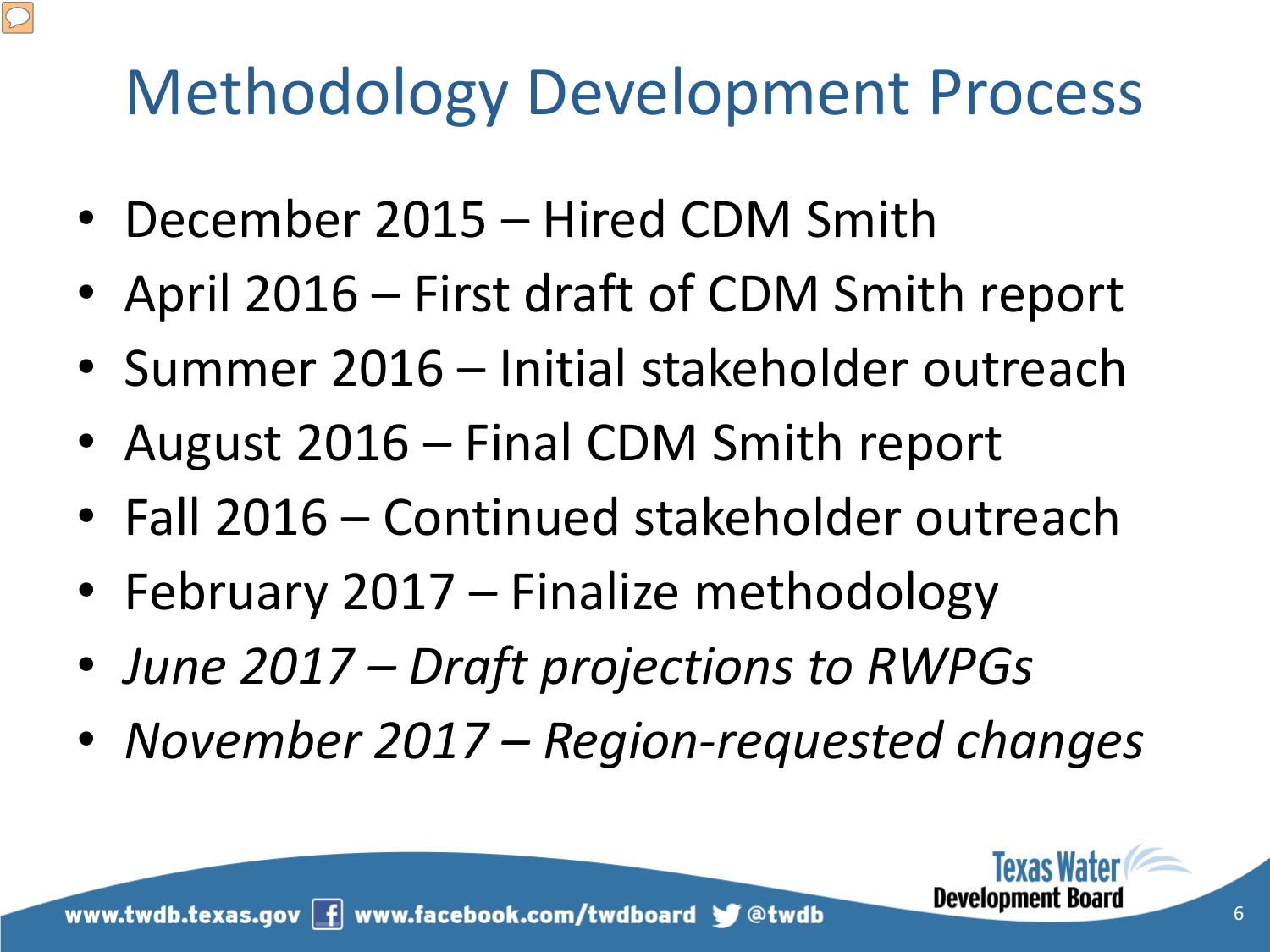# Projection Methodology Goals

Methodologies should:

- 1. Utilize historical water use data and publically available data
- 2. Be possible with existing TWDB staff resources
- 3. Be reproducible at the beginning of each planning cycle

*5th Cycle Goal: Get projections to the regions earlier in planning cycle.*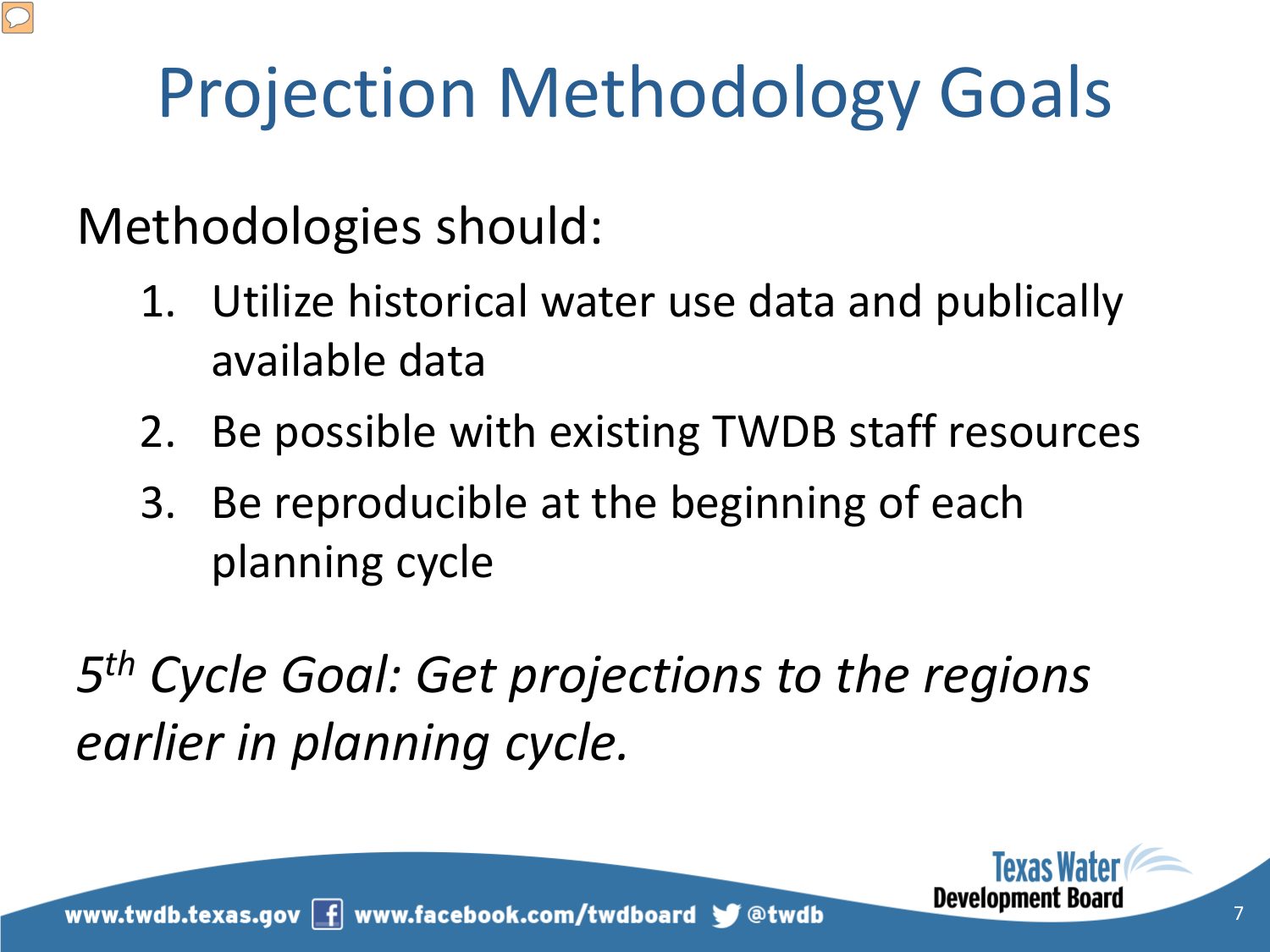# Irrigation Projection Methodology

### **November 2016 Methodology**

- Baseline: Average water use over the last 5 years (2010 – 2014), constant between 2020 and 2070.
- If projected groundwater demands > total groundwater availability, then projections will decline after 2030 or later.
- Will include reuse and brackish groundwater when appropriate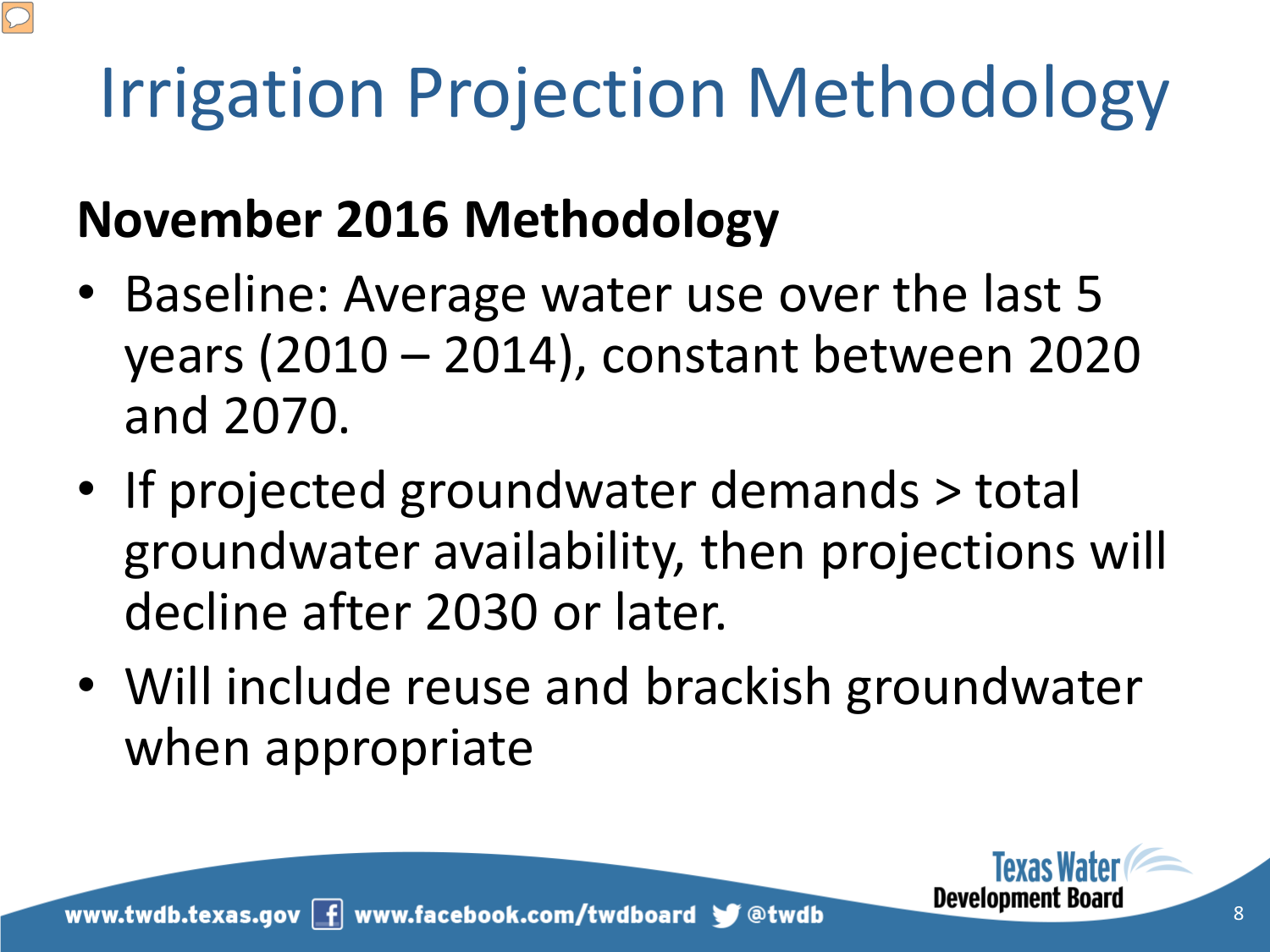# Irrigation Projection Methodology

#### **Feedback, December 2016**

- Basing demands on 5-year average is problematic and may under estimate demands
- Method and trend of constrained demand is appropriate
- More detailed study should be done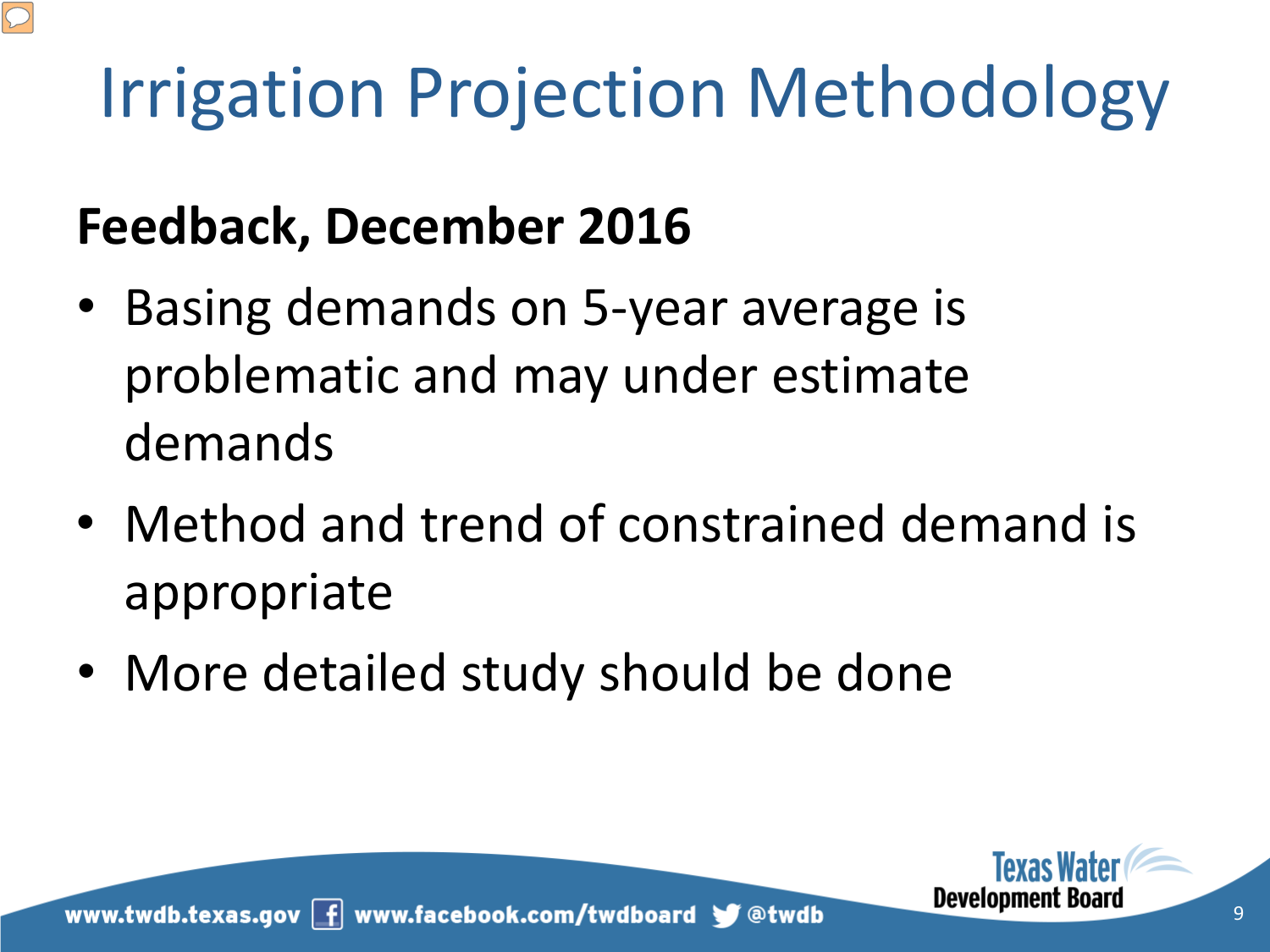# Irrigation Projection Methodology

#### **February 2017 Methodology**

- Baseline: Average water use over the last 5 years (2010 – 2014), constant between 2020 and 2070.
- If projected groundwater demands > total groundwater availability, then projections will decline after 2030 or later.
- Will include reuse and brackish groundwater when appropriate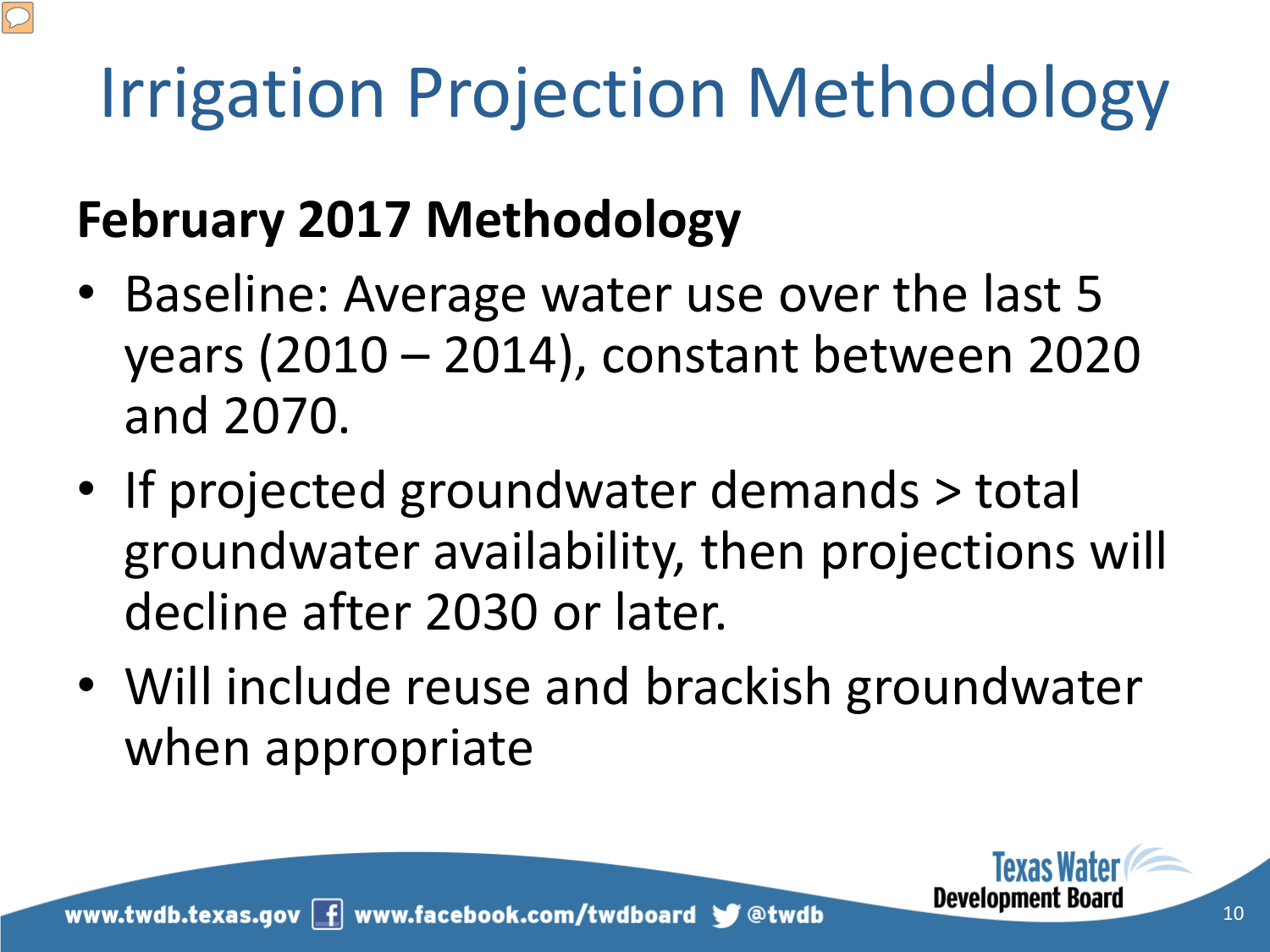

# Irrigation Change Criteria

- 1. Other water use estimates are more accurate
- 2. Recent trends better than groundwaterconstrained projections
- 3. Baseline projections more likely than groundwater-constrained projections
- 4. Local studies are more accurate than draft projections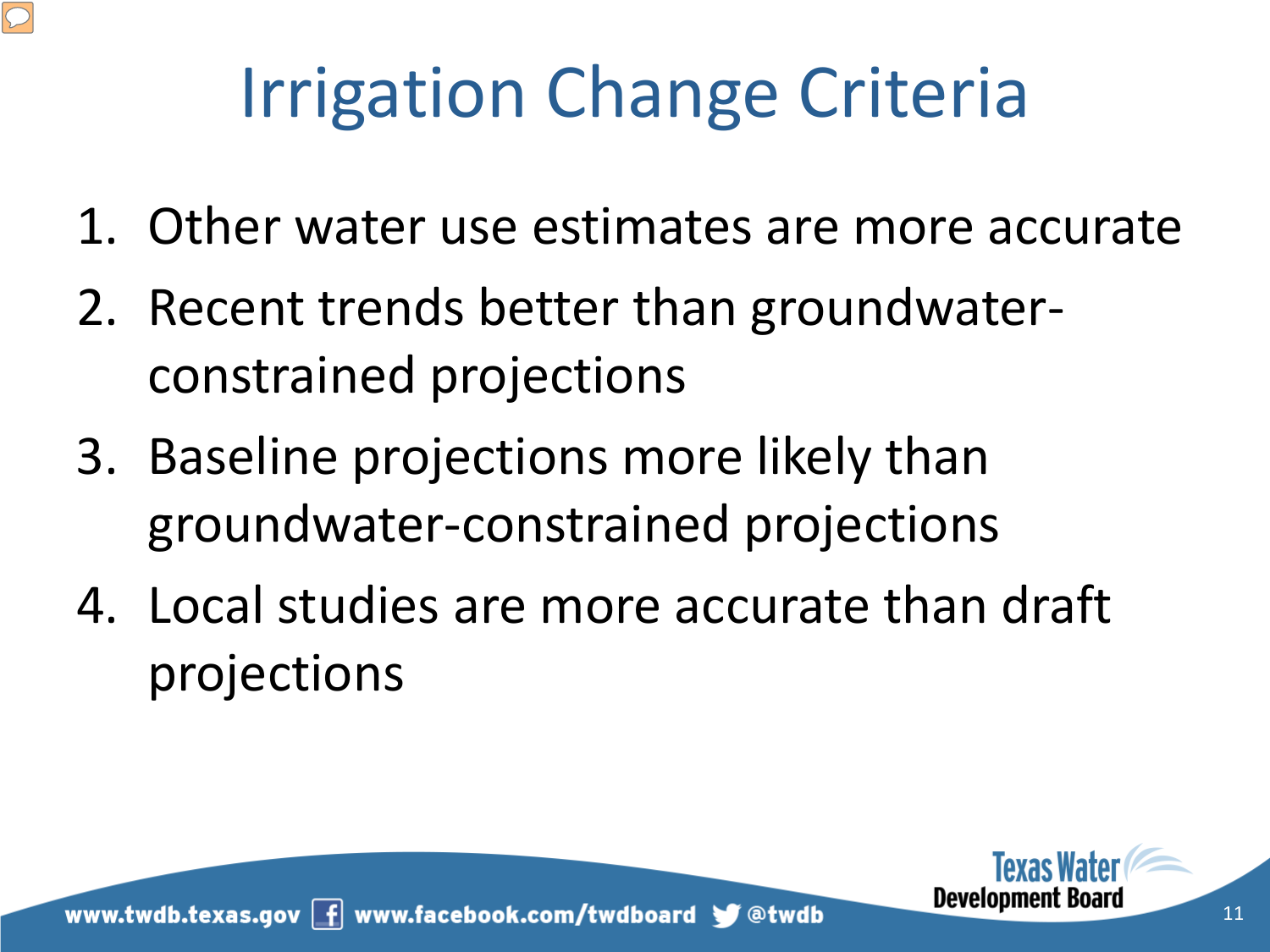# Manufacturing Projection Methodology

## **November 2016 Methodology**

- 2020 projections average of recent water use (2010-2014)
	- Include reuse and brackish groundwater
	- additional data collection
- 2030 projections 2020 demand increased by projected employment growth
- 2030 2070 projections held constant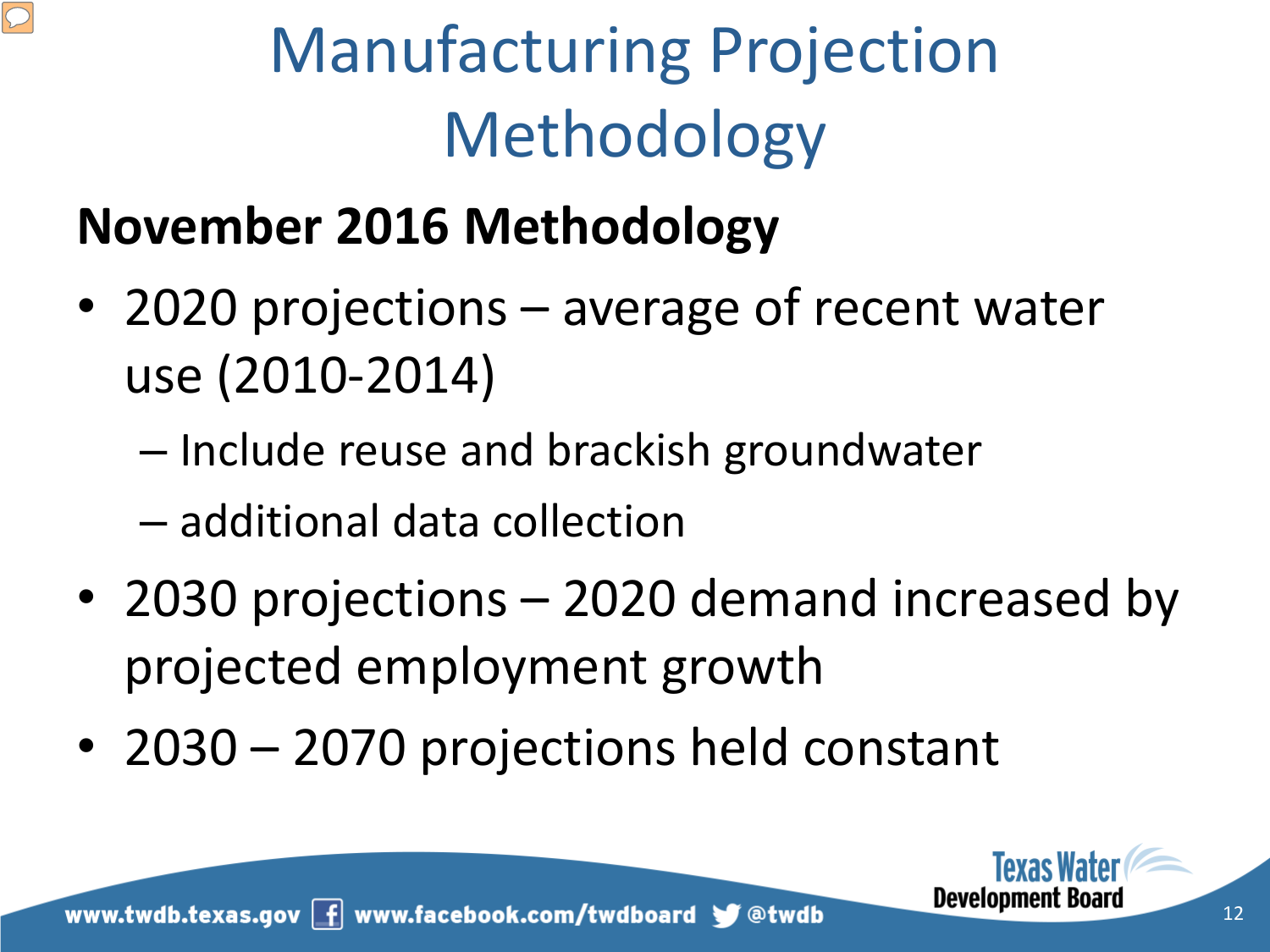

# Manufacturing Projection Methodology

#### **Feedback December 2016**

- Basing demands on 5-year average is problematic and may under estimate demands
- Holding demand constant after 2030 is problematic for various reasons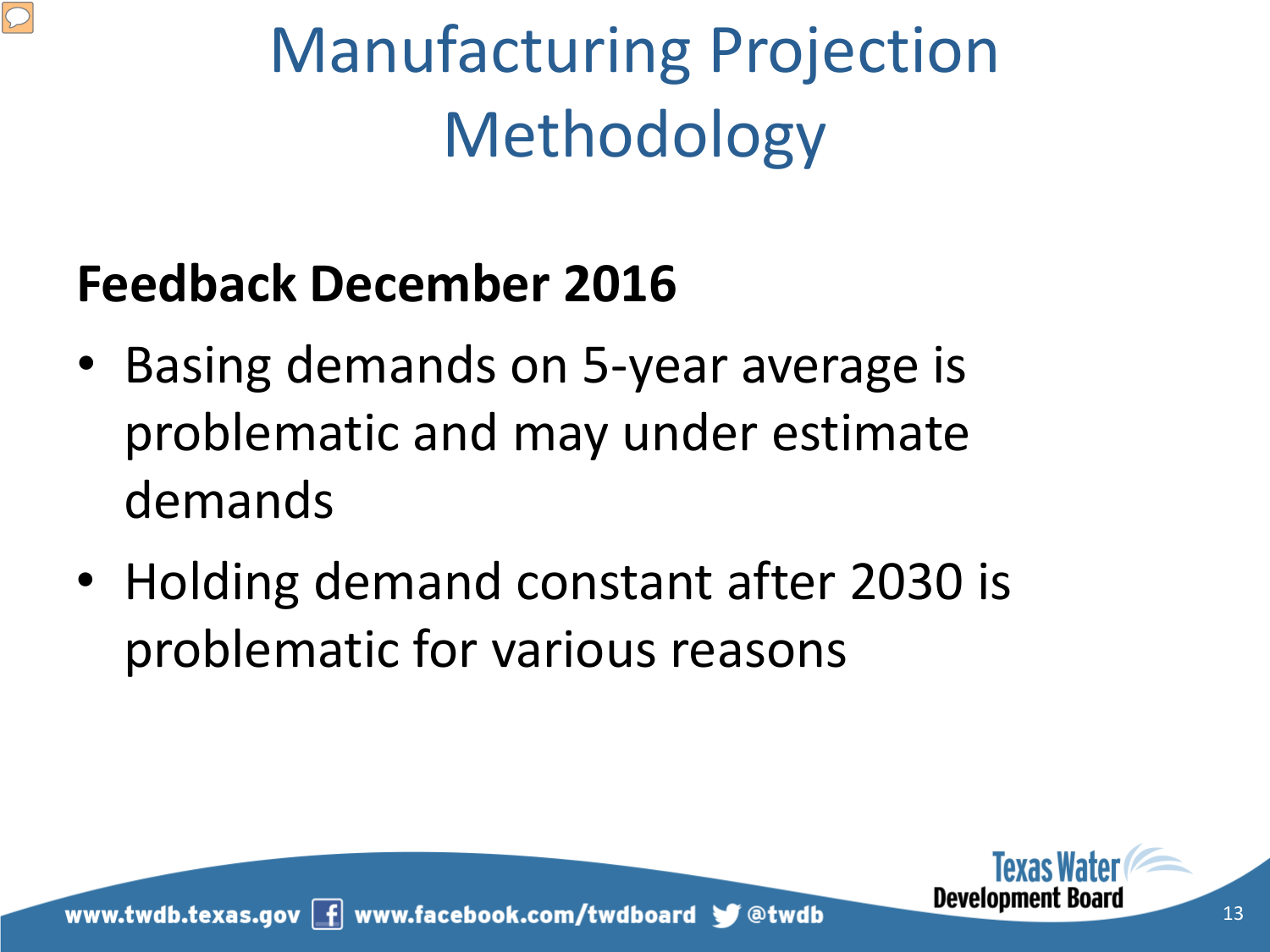# Manufacturing Projection Methodology

### **February 2017 Methodology**

- 2020 projections highest of recent water use (2010-2014)
- Include reuse (and brackish groundwater), plus additional data collection
- 2030 projections 2020 demand increased by projected employment growth
- 2030 2070 projections held constant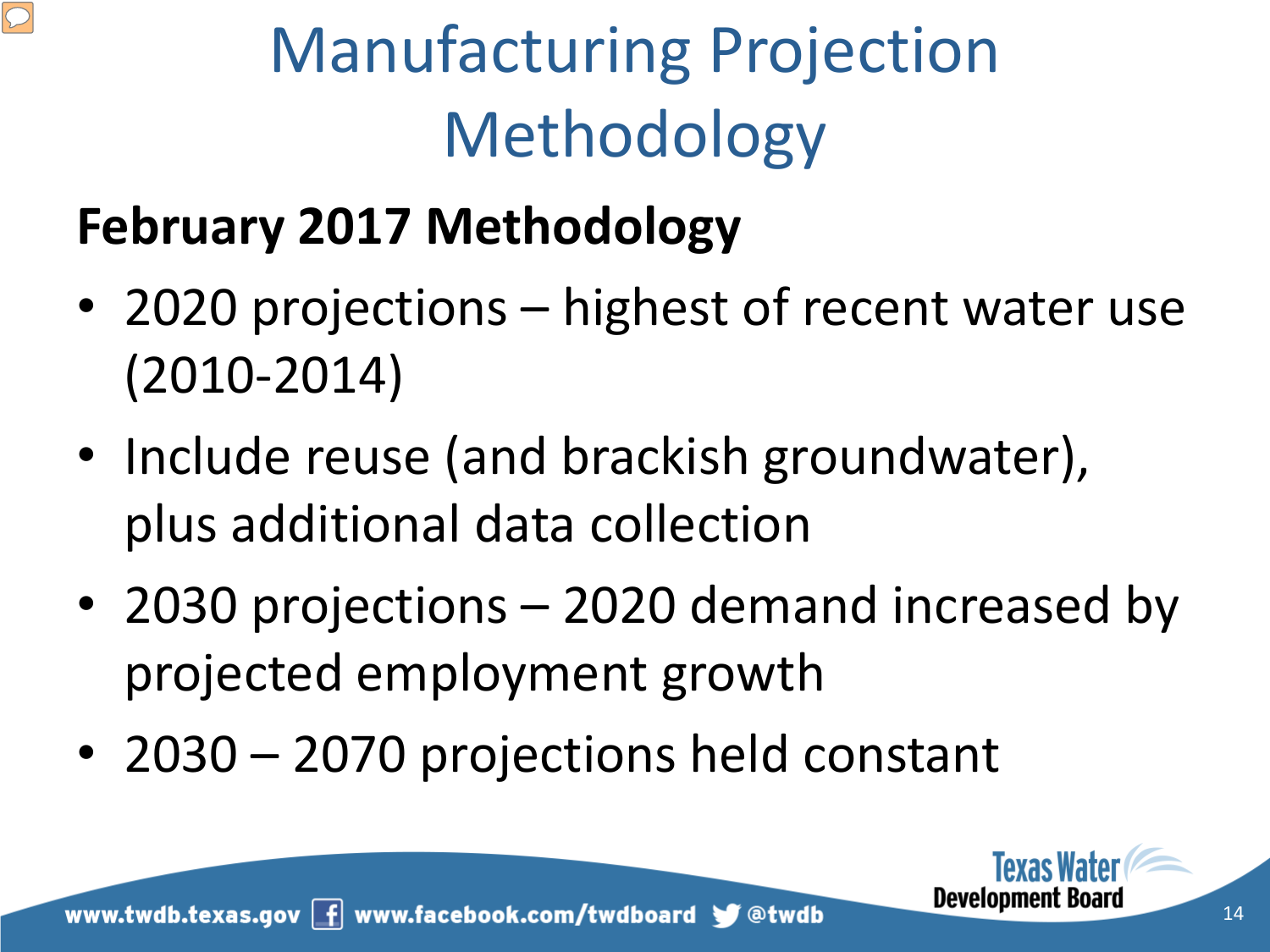- 1. 3 Goals of projection methodologies
- 2. Historical Trends: Texas & Nation
	- Efficiency
	- Industrial Changes
- 3. Long-term manufacturing output ≠ water use
- 4. Long term planning assumes continued efficiency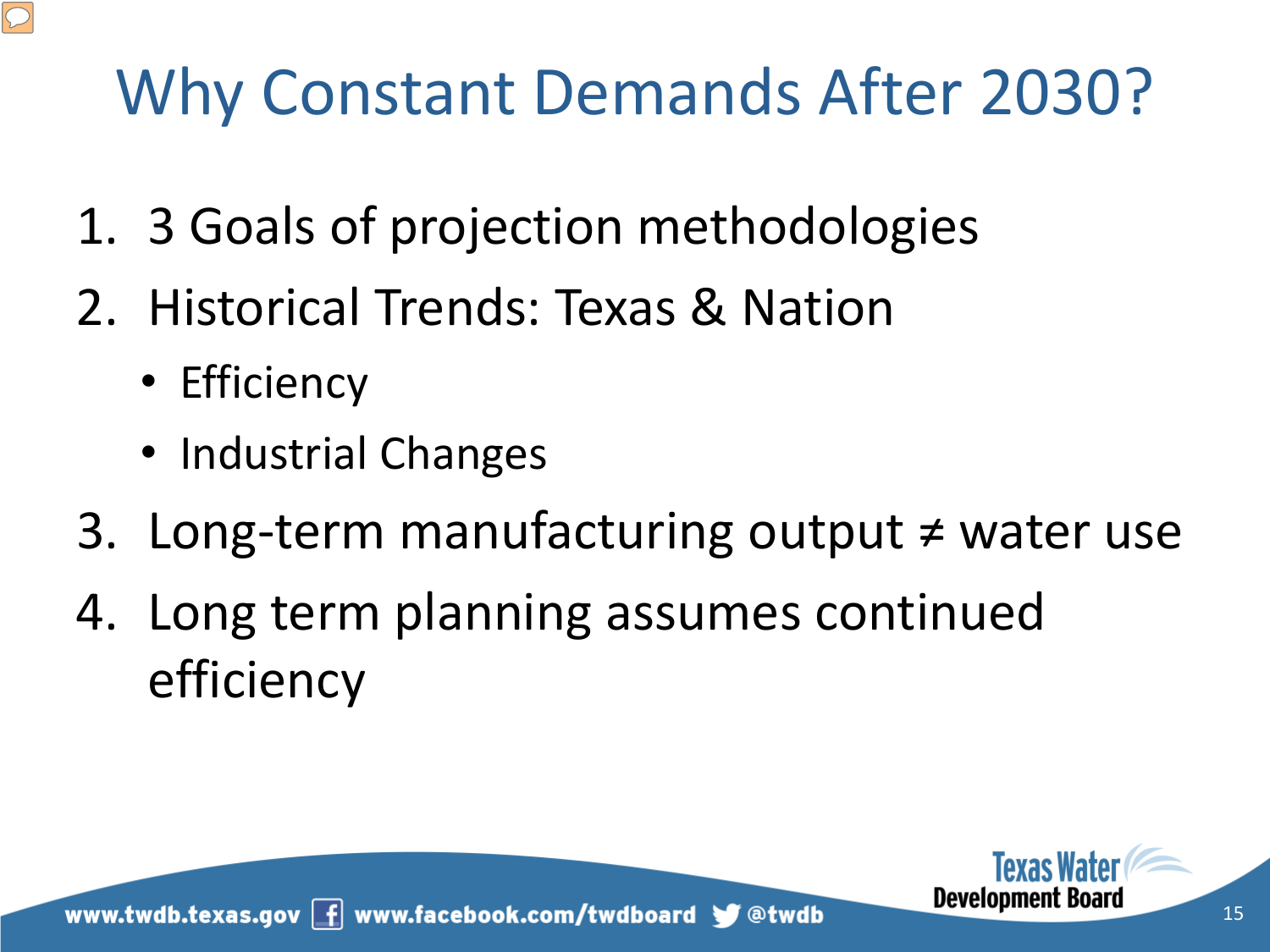#### **Statewide Manufacturing Water Use and Demand Projections**



16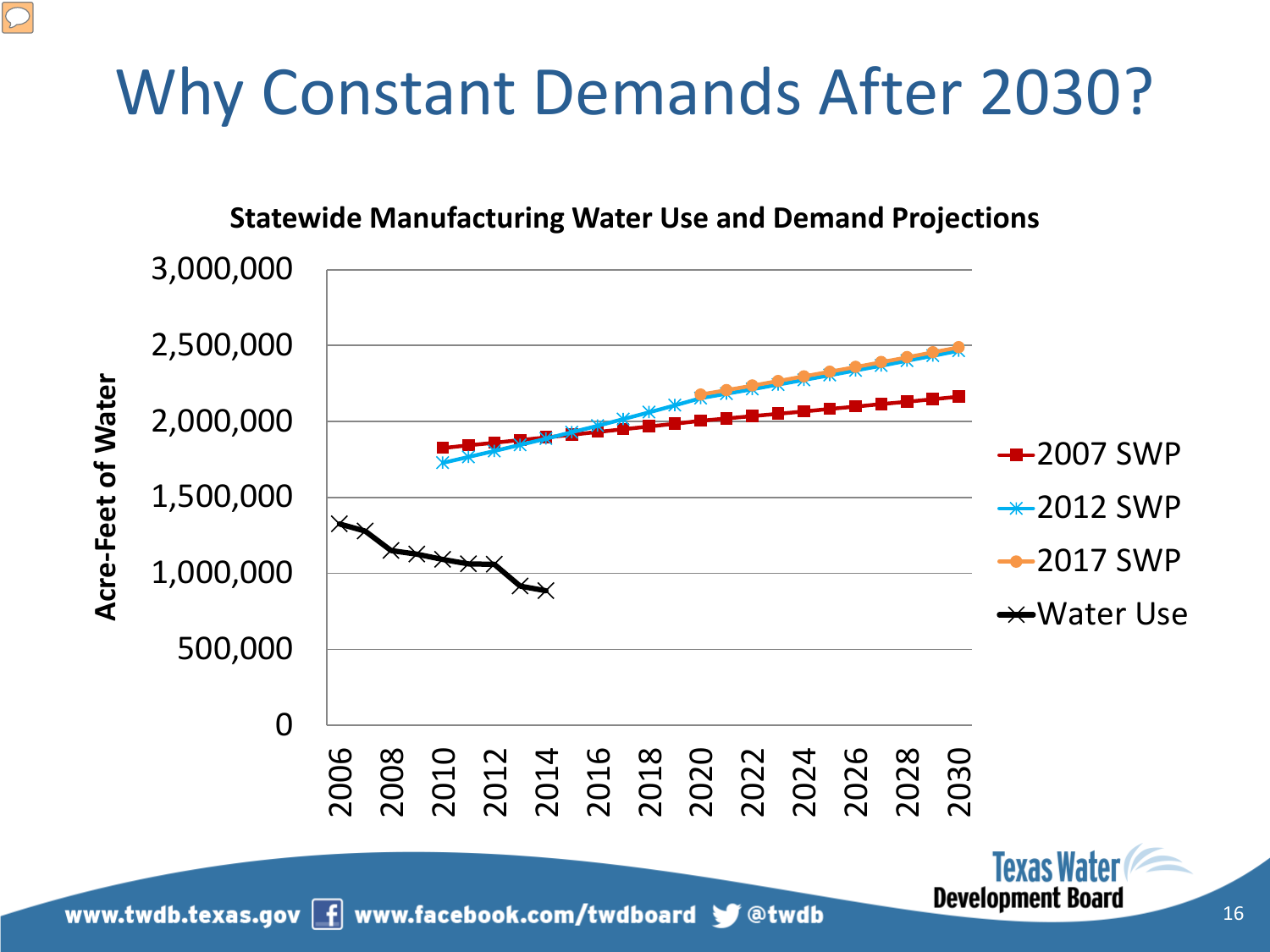

Figure 9. Texas Manufacturing Water Use vs. Dollar Output (2009 Chained Dollars Adjusted for Inflation)

www.twdb.texas.gov  $\boxed{f}$  www.facebook.com/twdboard  $\blacktriangleright$  @twdb

**Texas Water**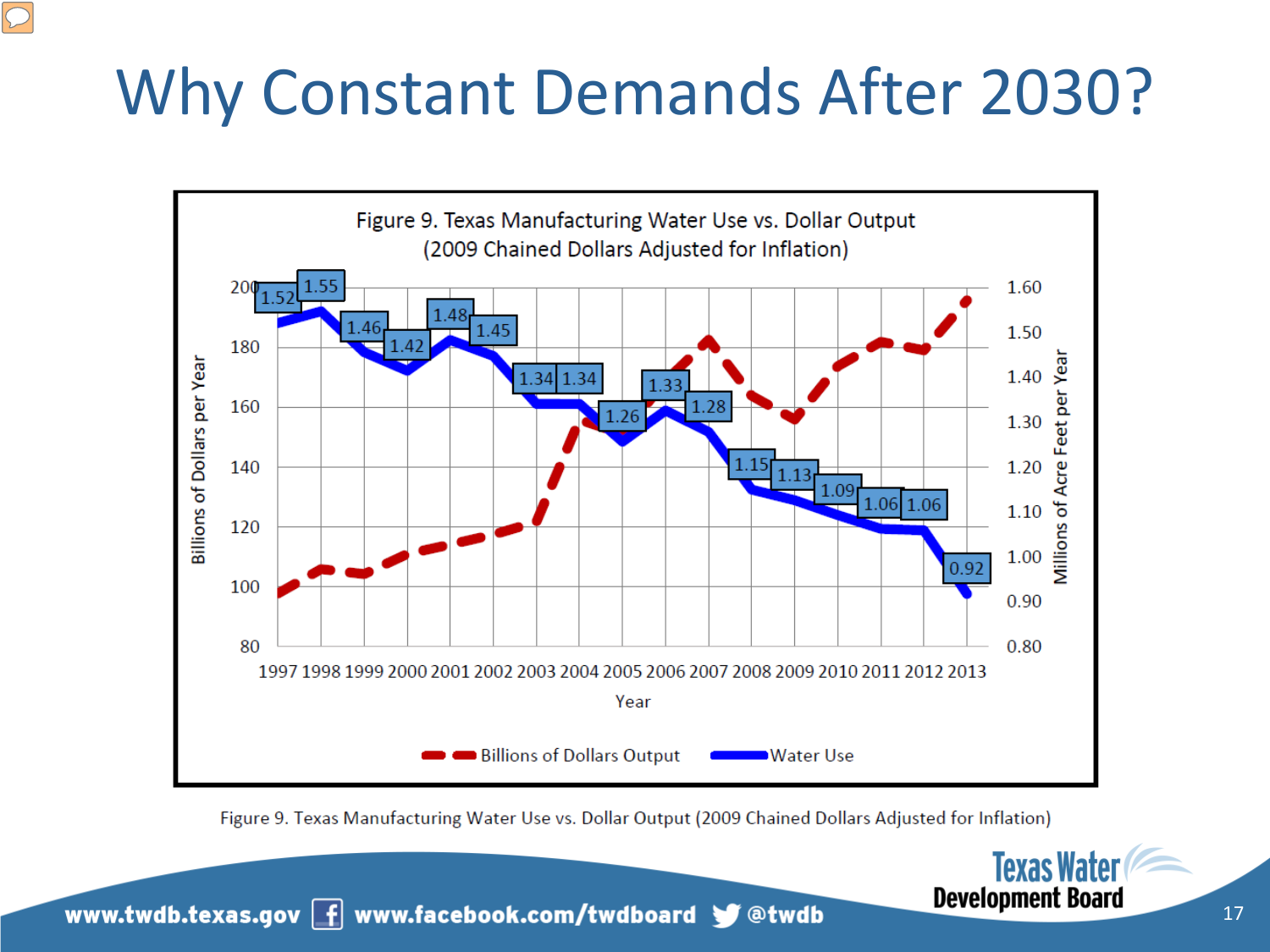#### Long-term assumption of efficiency:



Figure 10. Gallons of Water per Dollar of Output for Manufacturing in Texas (2009 Chained Dollars Adjusted for Inflation)



Texas Water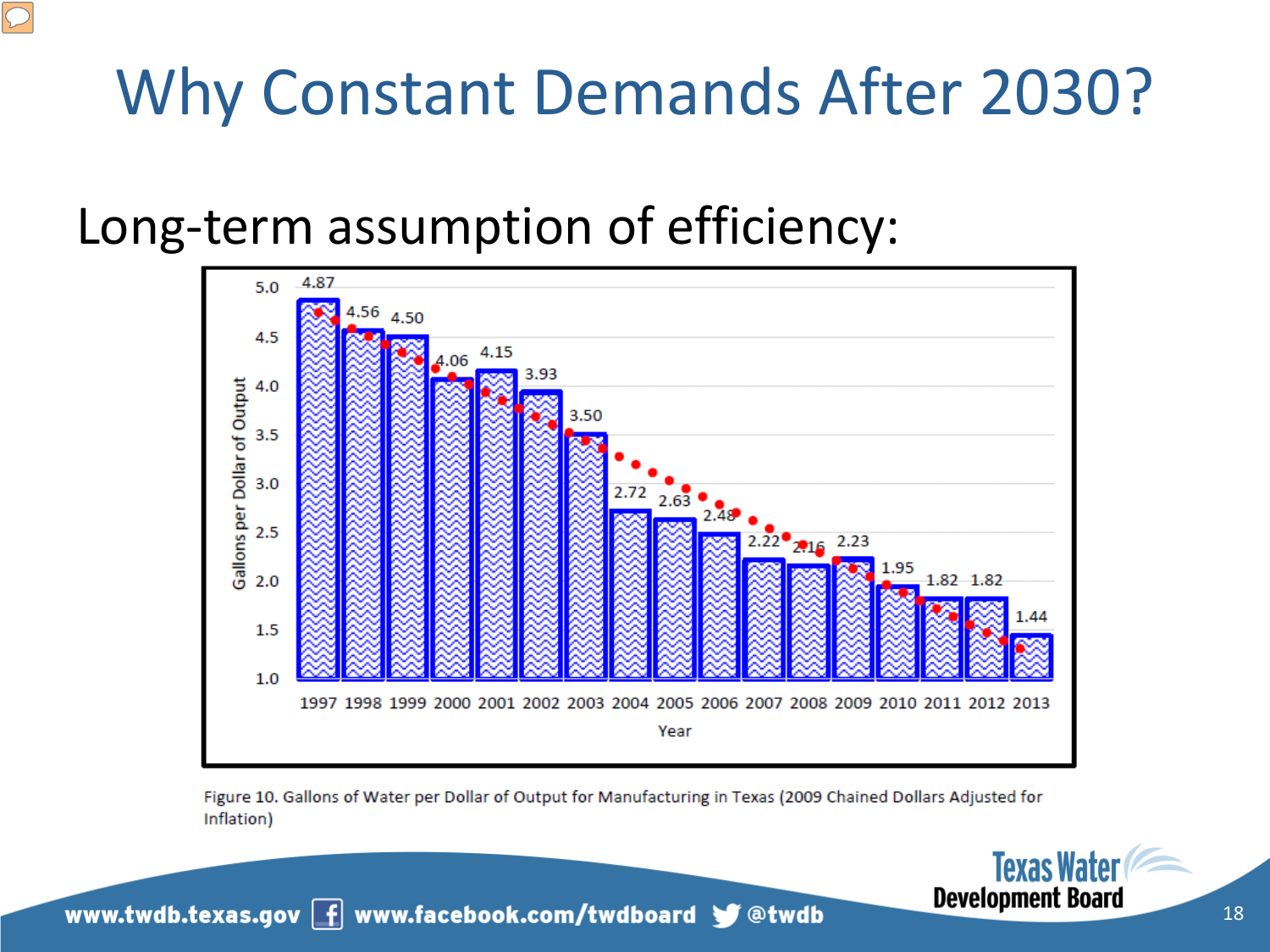# Manufacturing Change Criteria

- 1. New or existing facility is not in TWDB data
- 2. Facility has recently closed
- 3. Planned construction of a facility
- 4. Documentation to support alternative longterm planning projections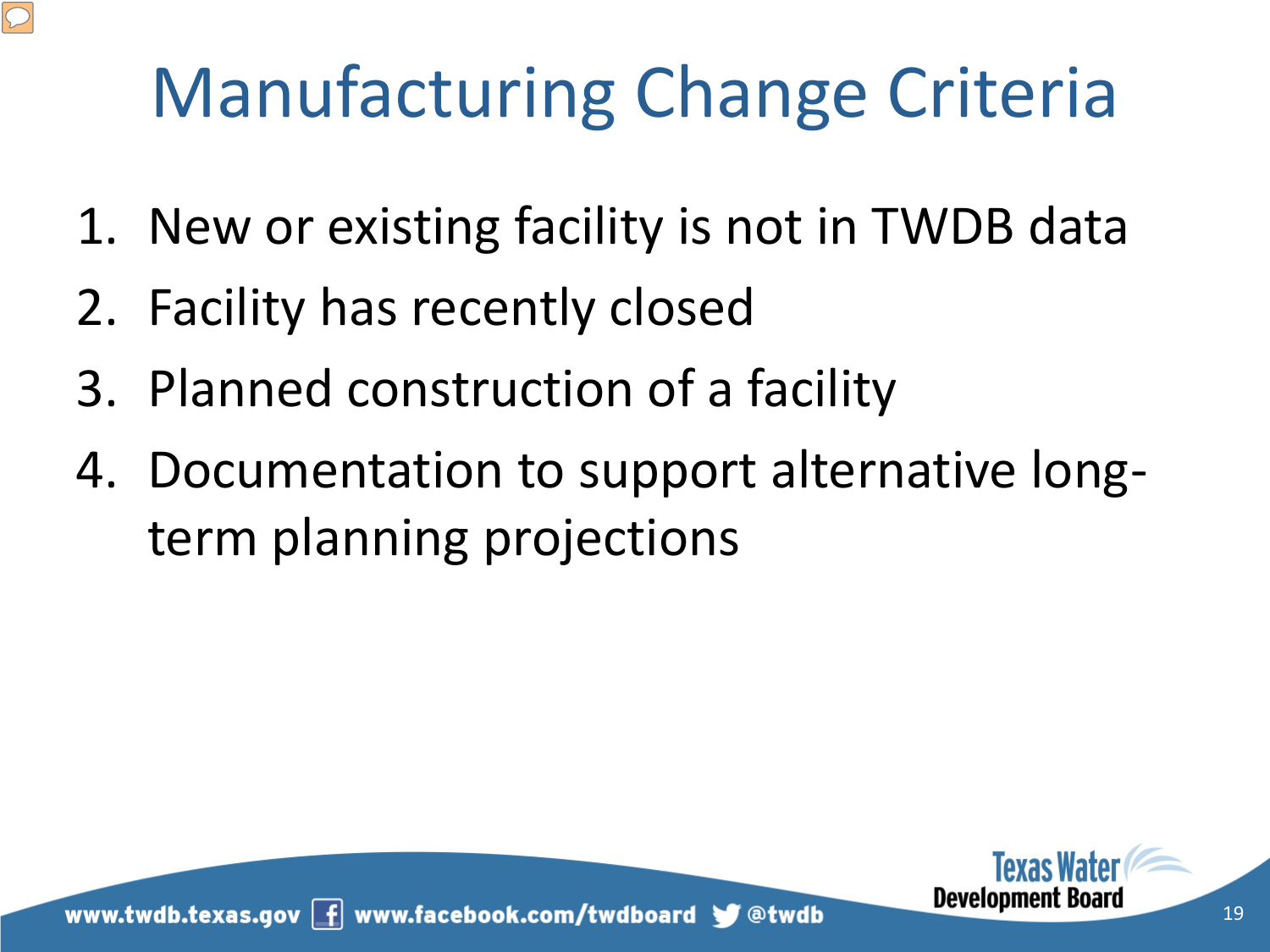

#### **November 2016 Methodology**

- 2020 projections
	- Average of recent water use (2010-2014)
	- Water use of recent constructions and announced retirements
- Include reuse and brackish groundwater
- Increase 2020 projections by a standard growth rate based on fuel type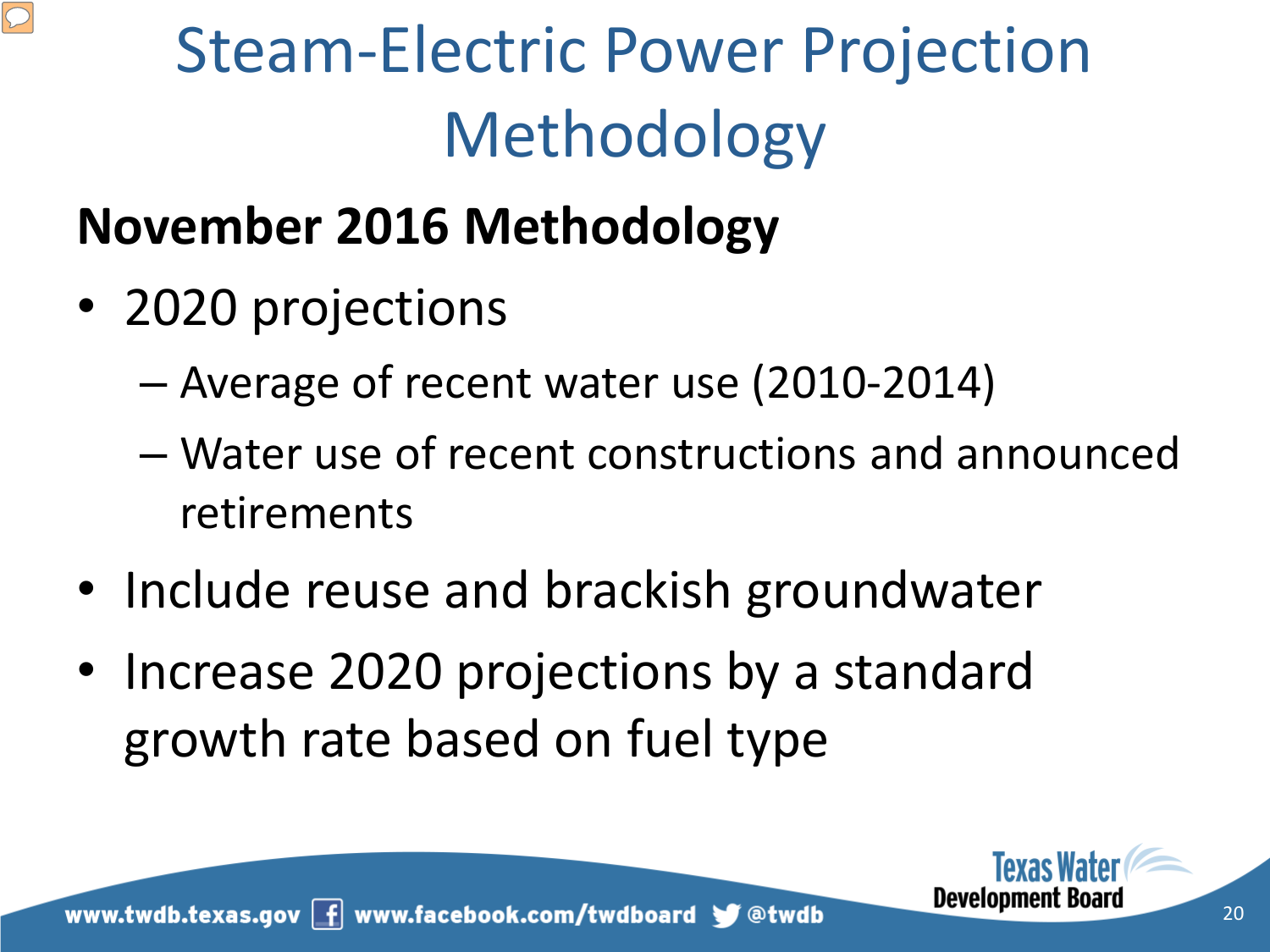

#### **Feedback, December 2016**

- Basing demands on 5-year average is problematic and may under estimate demands
- Trend projections methodology is oversimplified and flawed
- Suggest coordinating with power generation companies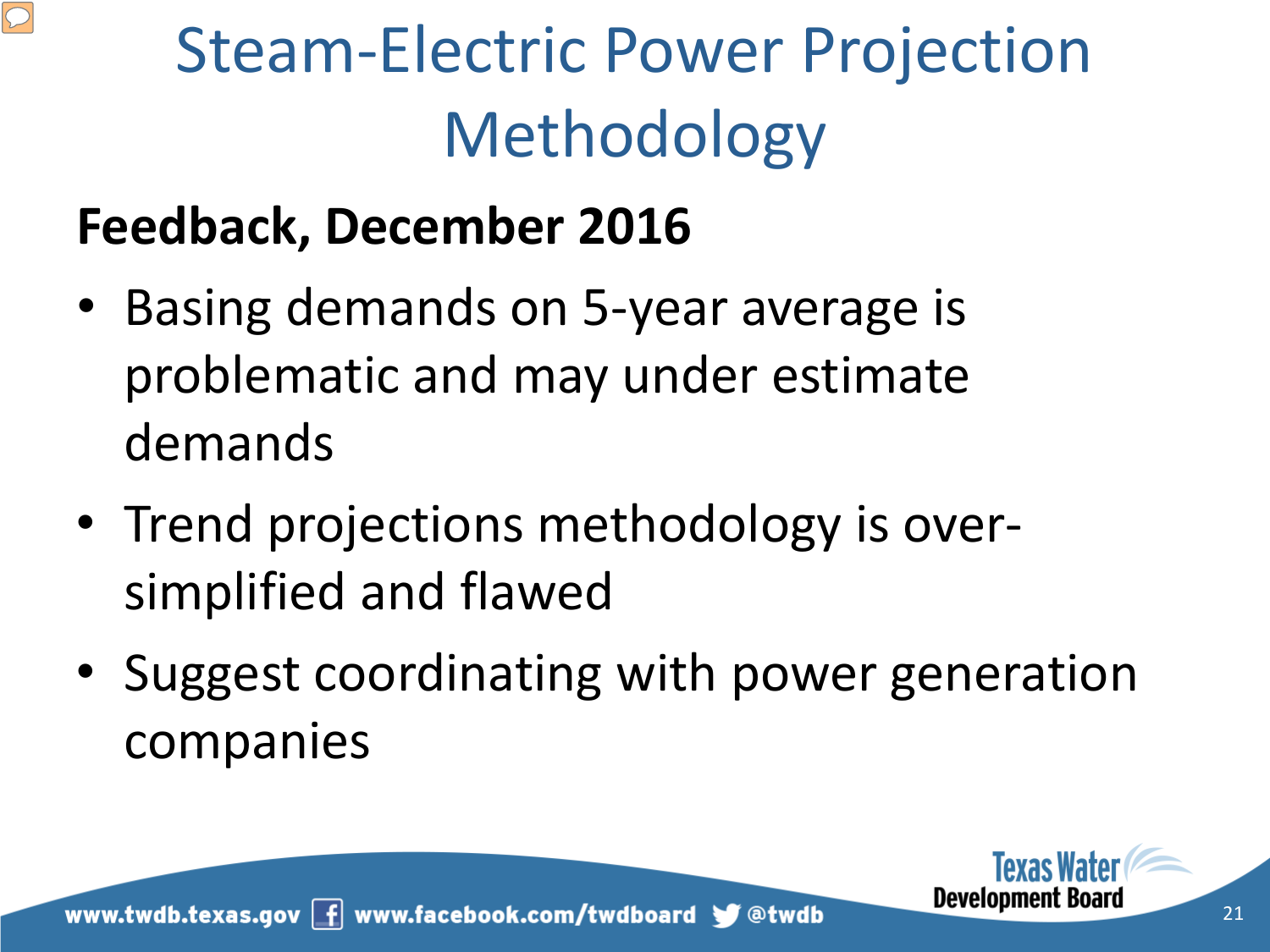

## **February 2017 Methodology**

- 2020 projections
	- Highest of recent water use (2010-2014)
	- Water use of near-term additions and retirements
	- Include reuse and brackish groundwater
- 2020 2070 projections held constant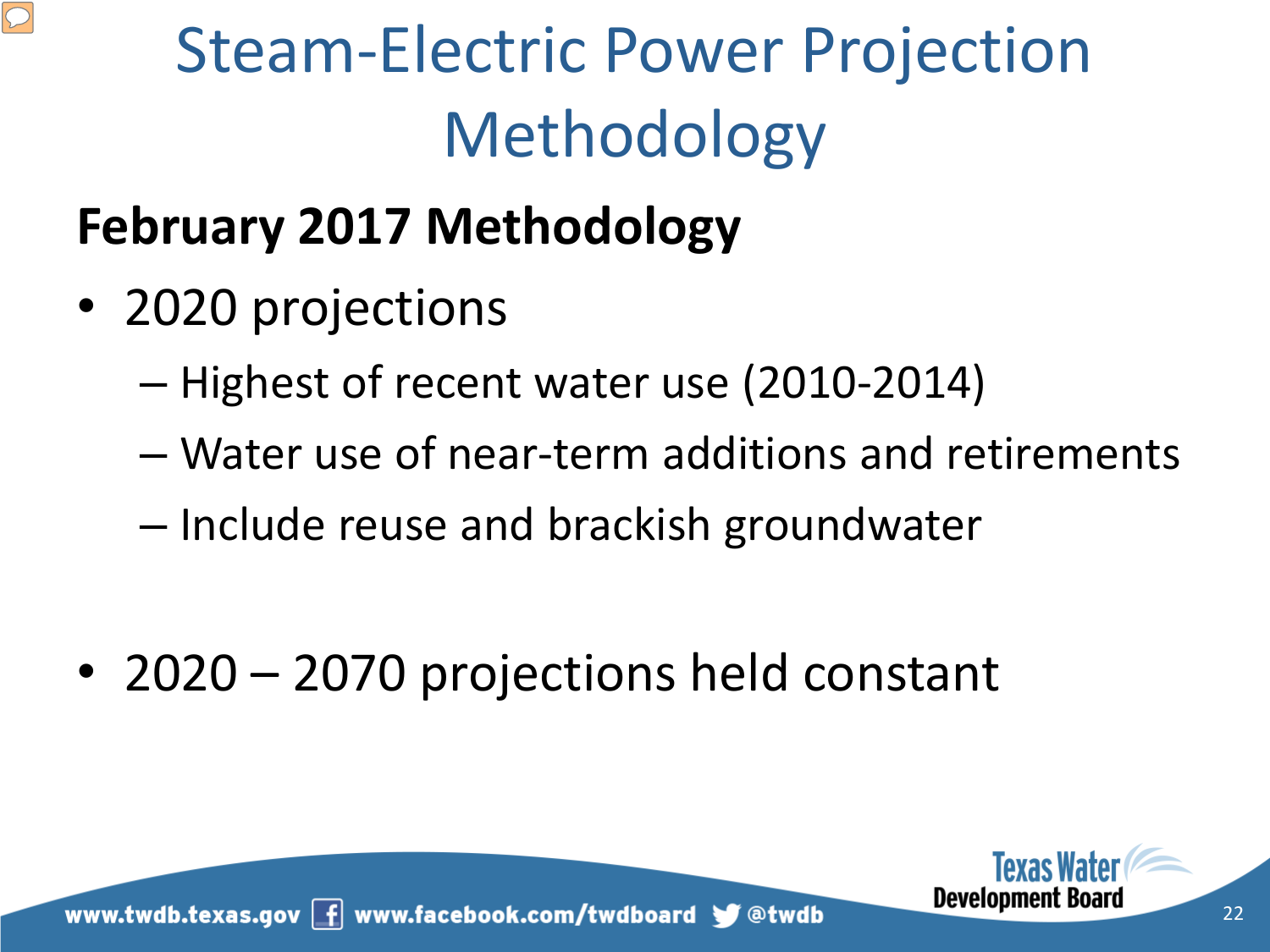- 1. 3 Goals of projection methodologies
- 2. Long-term unknowns:
	- Electricity demand
	- Solar/Wind/Dry-Cooling
	- Fuel type
	- Cooling type
	- Generation type
	- Efficiency
		-
	- Carbon capture and environmental regulations

**Texas** I **Development Board**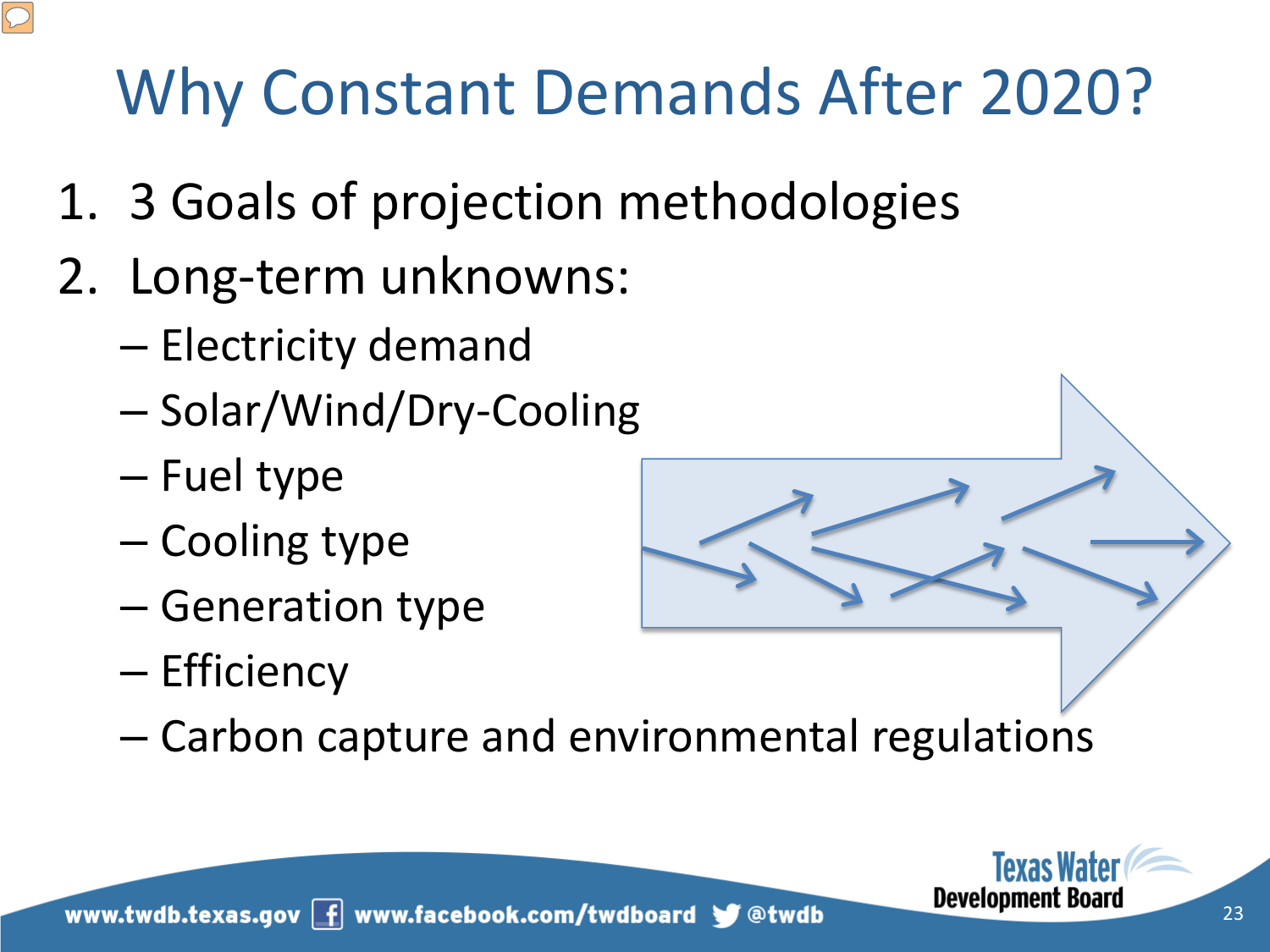#### 3. Characteristics of Facility Water Use



www.twdb.texas.gov  $\boxed{f}$  www.facebook.com/twdboard  $\blacktriangleright$  @twdb

Texas V **Development Board**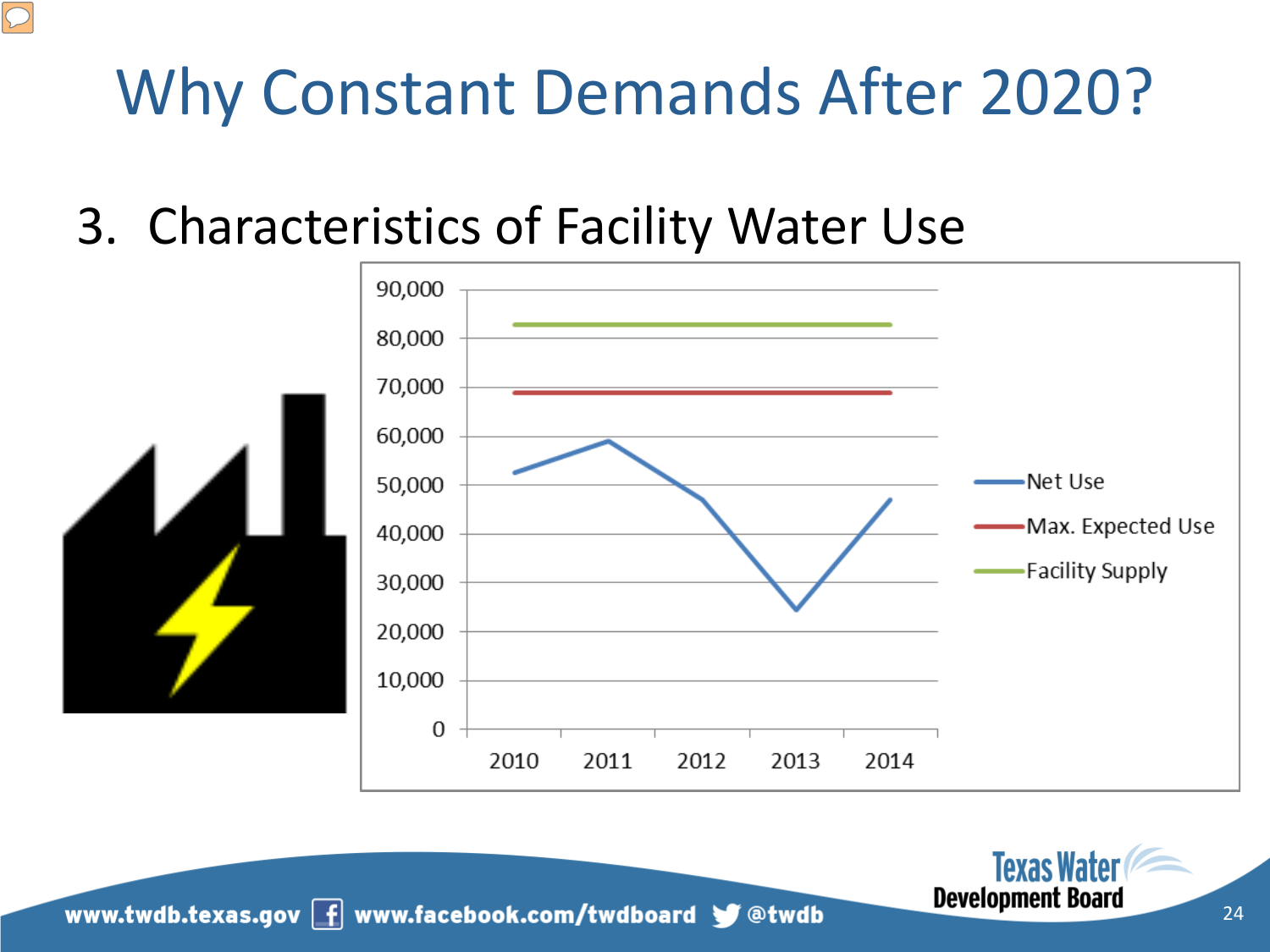$\overline{C}$ 

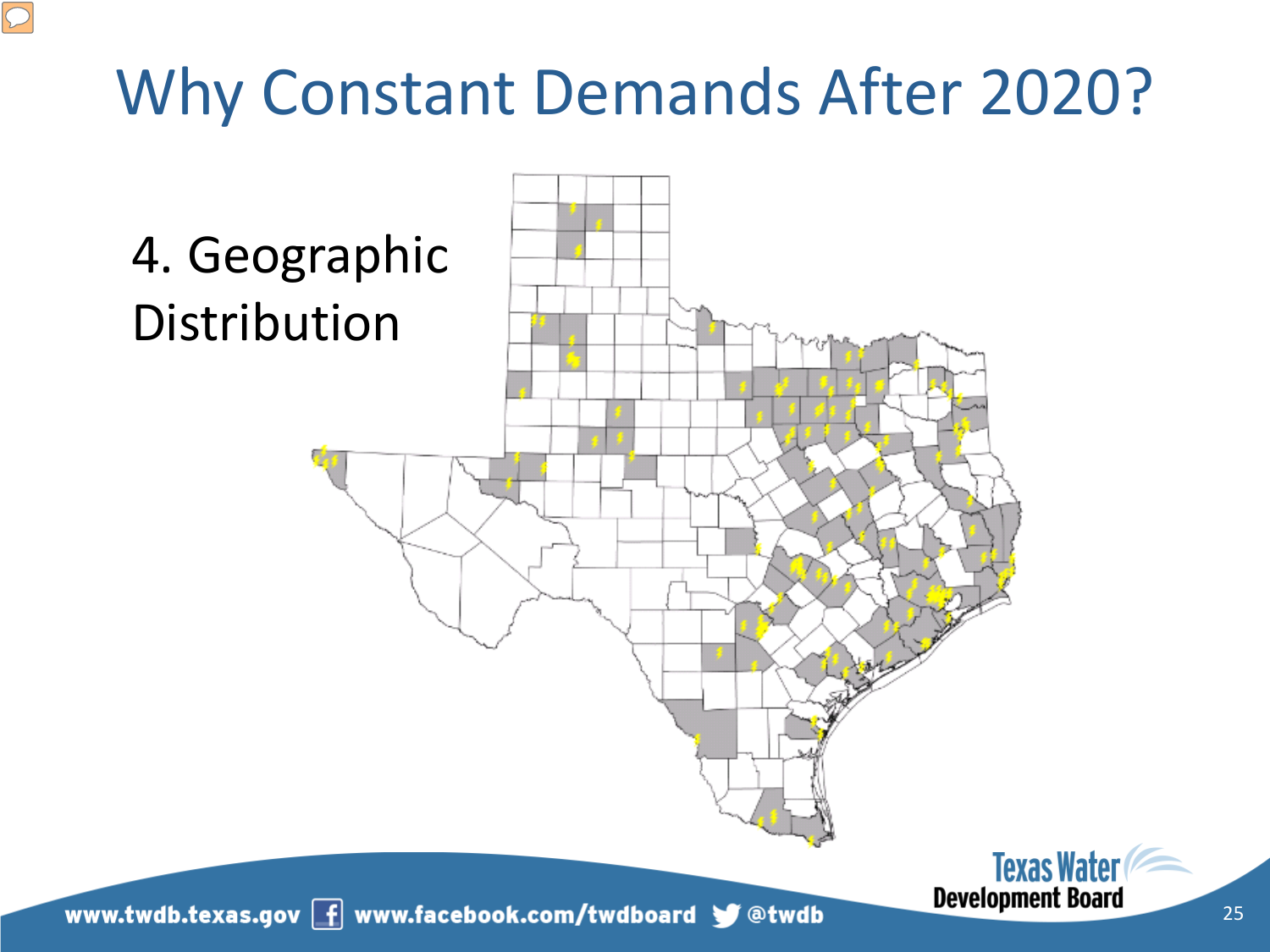## Steam-Electric Power Change Criteria

- 1. A facility is not included in draft projections
- 2. Local information regarding facility construction or retirement
- 3. Documentation to support a long-term water demand of a facility or county that is different that TWDB draft projections
- *4. Evidence that an existing facility experienced its dry-year water use beyond 5 years, but not more that 10 years*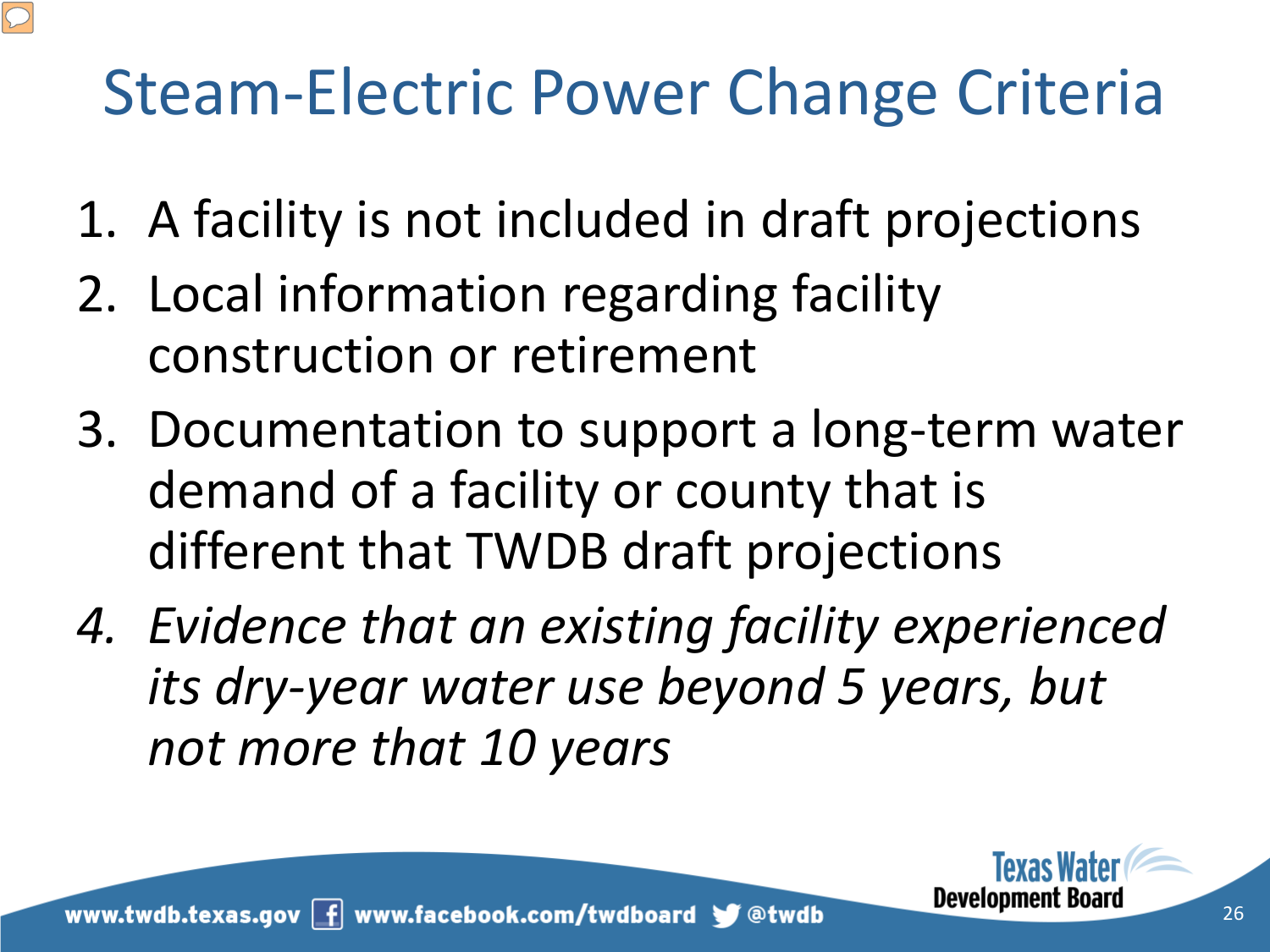

# Reuse in Water Use Estimates and Demand Projections

- Irrigation
	- In draft projections
	- 2014 estimate ≈ 56,600 acre-feet
- Livestock
	- Per change request
- Manufacturing
	- In draft projections
	- 2009-2014 average ≈ 21,900 acre-feet

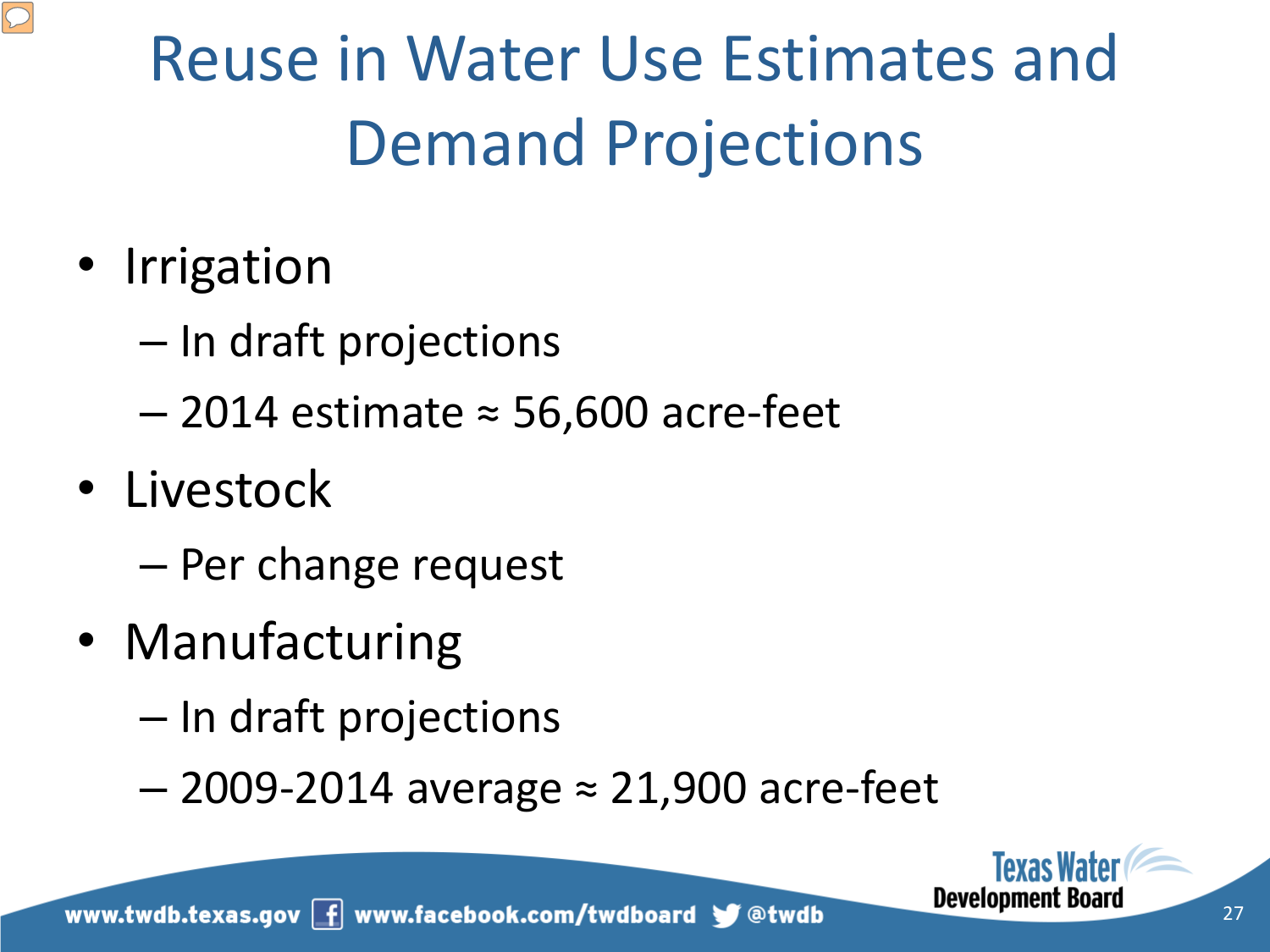# Reuse in Water Use Estimates and Demand Projections

- Municipal
	- Per change request
	- $-$  2014 reported reuse  $\approx$  159,000 acre-feet
- Mining
	- Per change request
- Steam-Electric Power
	- In draft projections
	- 2009-2014 average ≈ 31,000 acre-feet

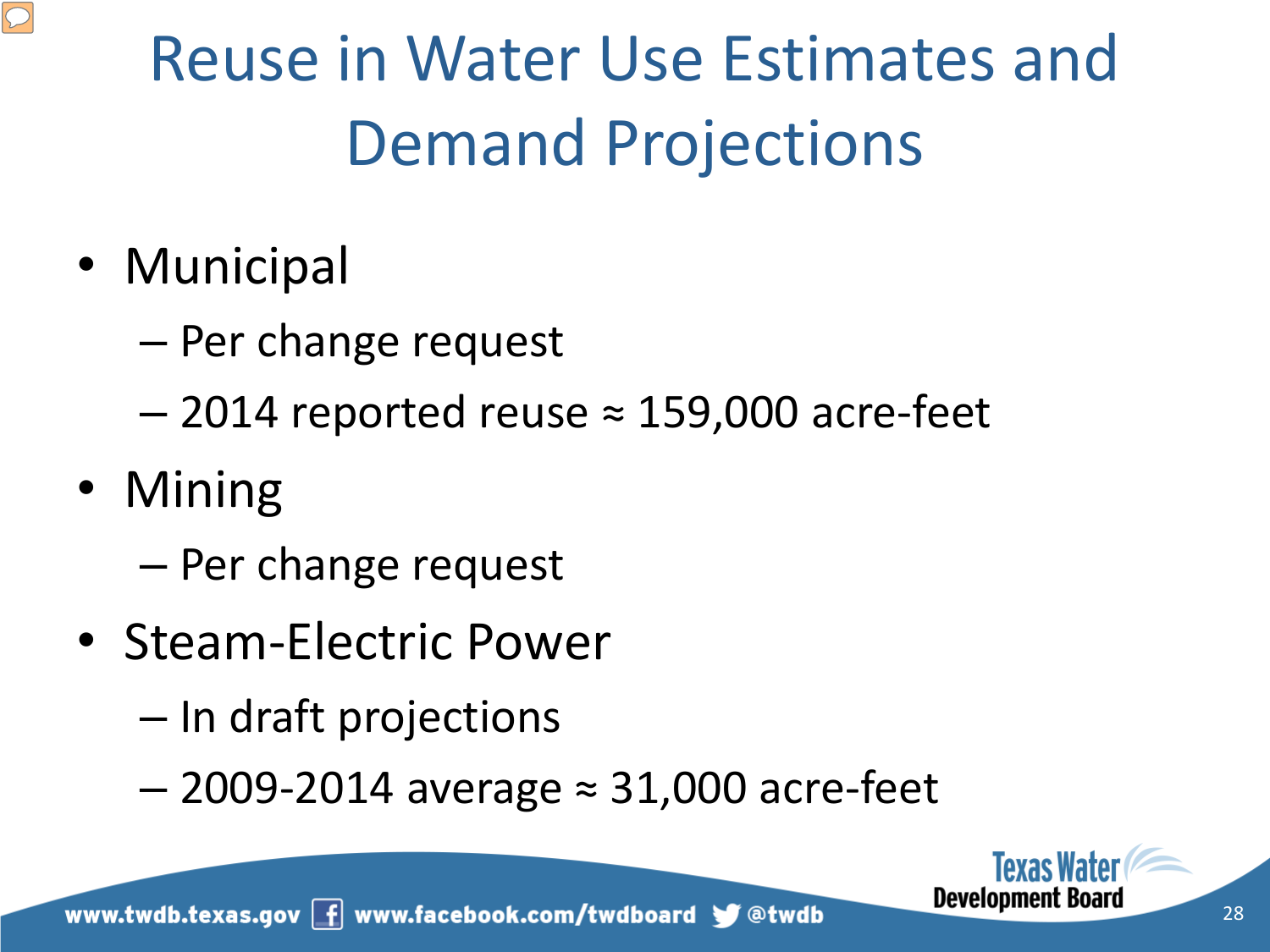# Reuse & Brackish Groundwater Potential Increase In Mining Demands



www.twdb.texas.gov  $\boxed{f}$  www.facebook.com/twdboard  $\blacktriangleright$  @twdb

**Texas Water**